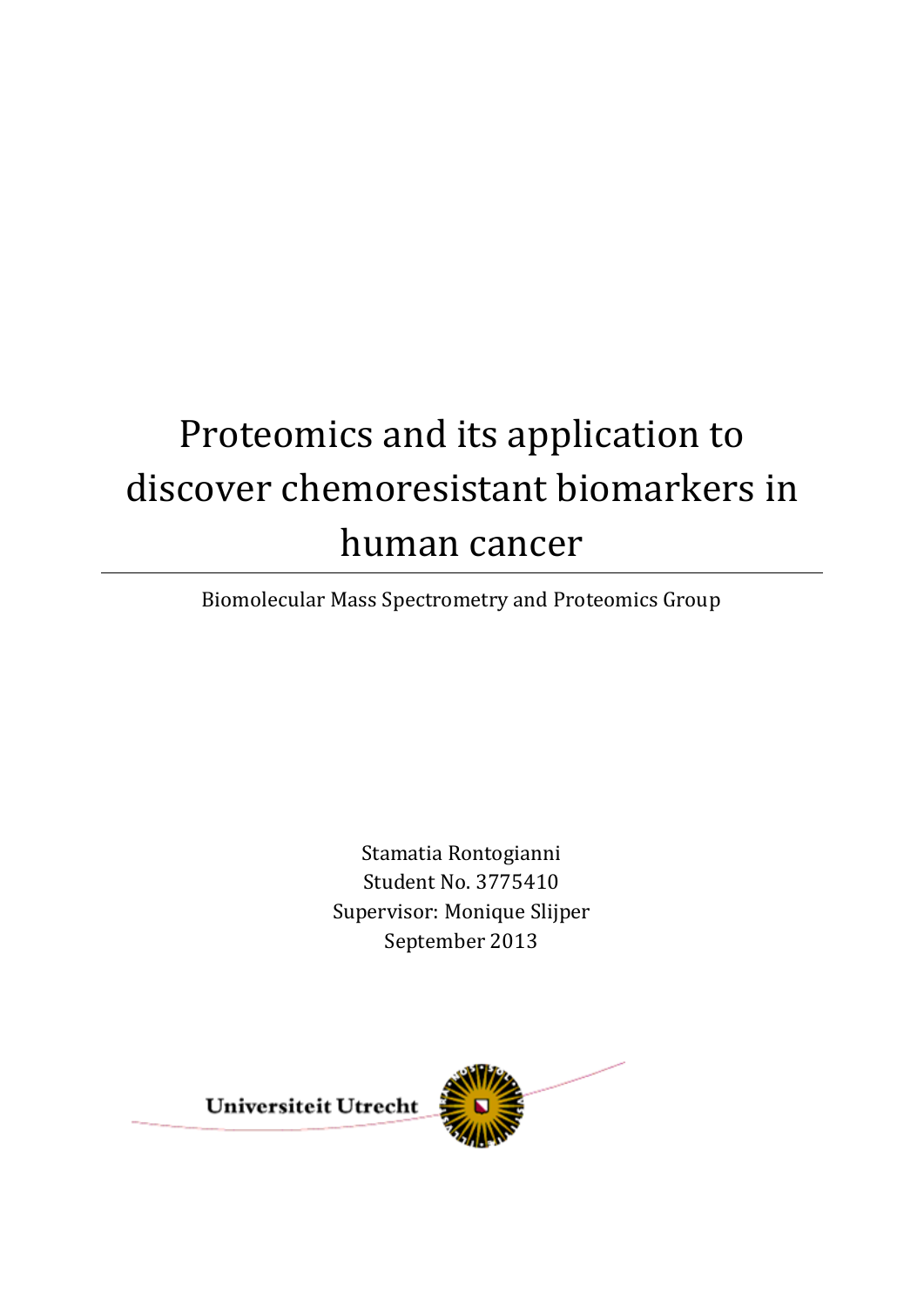## <span id="page-1-0"></span>**Abstract**

Primary or acquired resistance to traditional cytotoxic chemotherapy remains a major obstacle to the successful management of patients in clinical oncology. The discovery of reliable predictive biomarkers of response to chemotherapy-based treatments, which would lead to individualized therapeutic strategies, is a major challenge in cancer biomarker research. Recent innovative high-throughput proteomic technologies appear as powerful tools for the discovery of novel biomarkers associated with chemotherapy resistance because they facilitate the simultaneous analysis of whole proteomes. The current review describes the plethora of existing mass spectrometry (MS)-based proteomic studies that have been conducted to investigate chemoresistance in human cancer, and emphasize putative biomarkers and protein expression profiles that may be useful in the prediction of clinical response to anticancer therapy. We focus on five fatal cancers (breast, prostate, ovarian, lung and esophageal) and for each cancer type the proteomic approaches utilized for the identification of the novel biomarkers are described. A short overview of both gel-based and gel-free mass spectrometry methods is presented along with a brief summary of the most current methods utilized for validation of putative biomarkers. Although the majority of the putative biomarkers presented in this review are very promising, they have been limited to the discovery stage and they still have to be further clinically validated. Follow-up research should focus on the design of careful prospective multicentre screening studies and large clinical trials in order to identify the biomarkers that work and bring them into clinical practice as soon as possible.

### Keywords:

• proteomics • mass spectrometry • predictive biomarkers • chemoresistance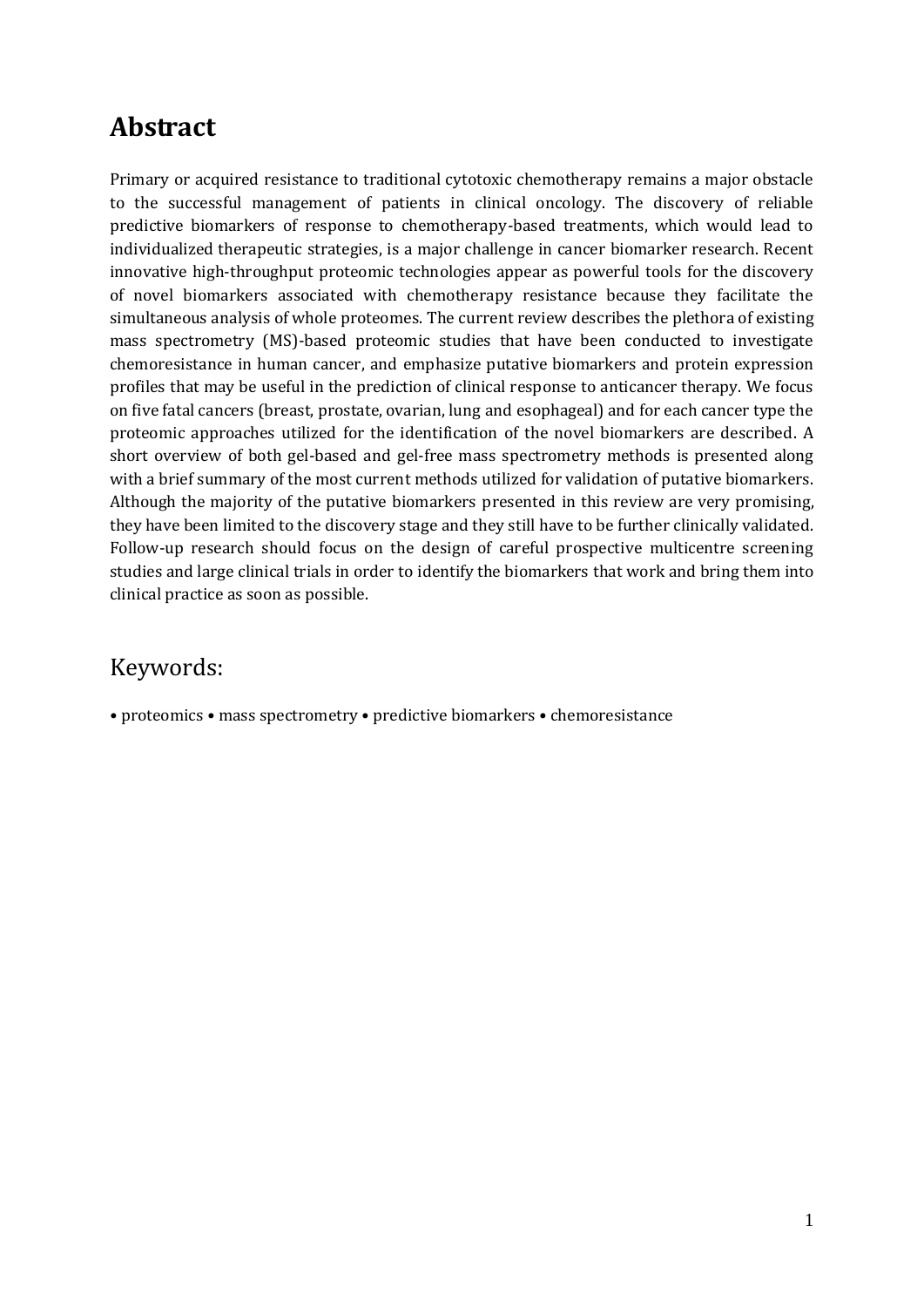# **Contents**

| 2.2 Short overview of mass spectrometry (MS)-based proteomic technologies 4                  |
|----------------------------------------------------------------------------------------------|
|                                                                                              |
| 3. Predictive biomarkers of response to chemotherapy identified by comparative proteomics in |
|                                                                                              |
|                                                                                              |
|                                                                                              |
|                                                                                              |
|                                                                                              |
|                                                                                              |
|                                                                                              |
|                                                                                              |
|                                                                                              |
|                                                                                              |

<span id="page-2-0"></span> $\overline{a}$ *Abbreviations*: 2D-DIGE, two-dimensional difference gel electrophoresis; 2DE, two-dimensional polyacrylamide gel electrophoresis; DEP, differentially expressed protein; ELISA, enzyme-linked immunosorbent assay; ICAT, isotope-coded affinity tagging; IHC, immunohistochemistry; iTRAQ, isobaric tags for relative and absolute quantification; LC, liquid chromatography; LC-MS/MS, liquid chromatography coupled to tandem mass spectrometry; MALDI-TOF-MS, matrix-assisted laser desorption/ionization time-of-flight mass spectrometry; MDR, multidrug resistance; MS, mass spectrometry; nanoLC-MS/MS, nanoflow liquid chromatography coupled to tandem mass spectrometry; NSCLC, non-small cell lung cancer; qRT-PCR, quantitative real time polymerase chain reaction; siRNA, small interfering RNA; SELDI-TOF MS, surface-enhanced laser desorption/ionization time-of-flight mass spectrometry; WB, Western blot.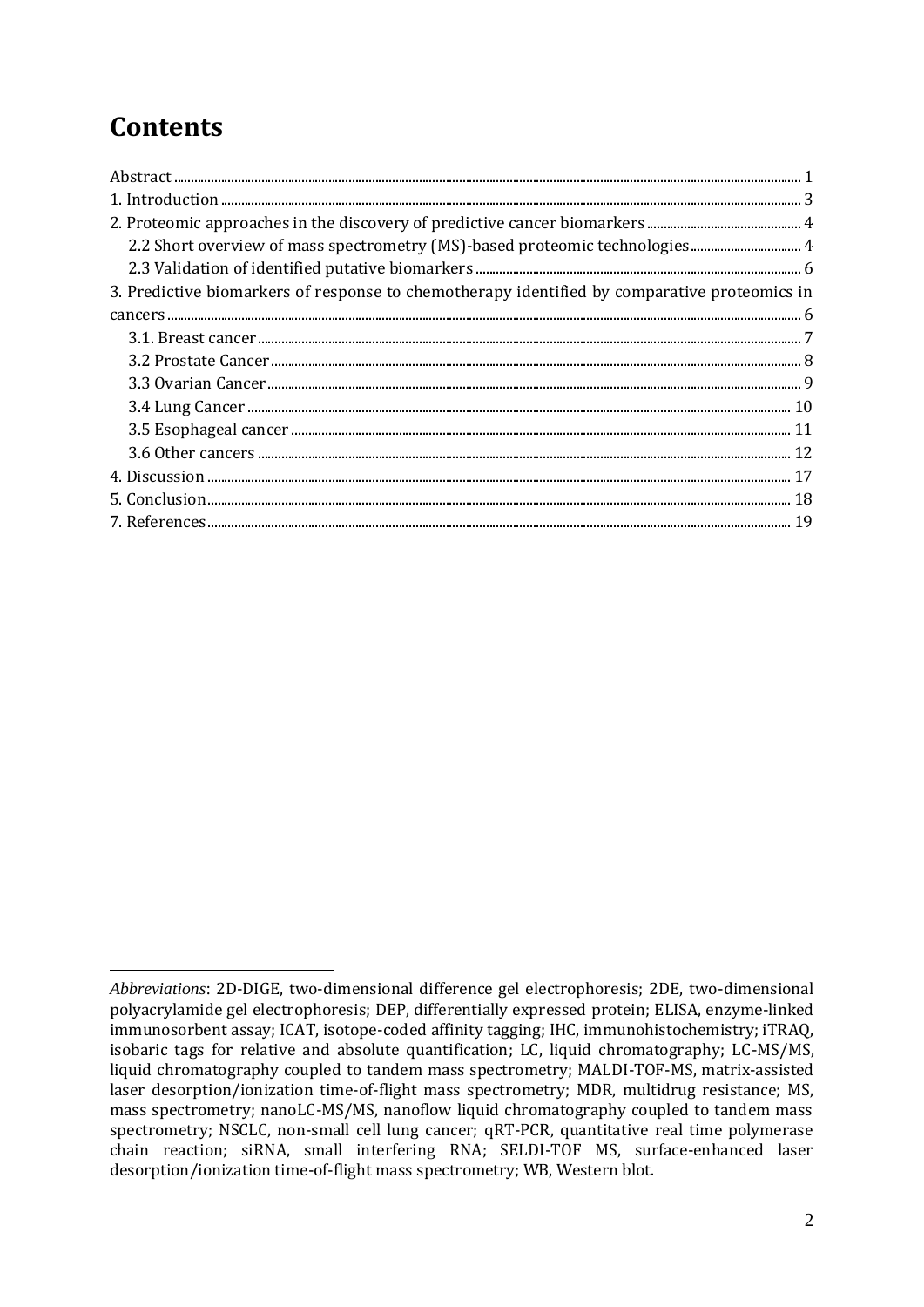### **1. Introduction**

Cancer is one of the leading causes of death among men and women. In 2008, about 12.7 million new cancer cases and 7.6 million cancer deaths (around 13% of all deaths) are estimated to have occurred across the world [1,2]. Despite tremendous progress in early detection, diagnosis and therapy, the burden of cancer is increasing with an estimated number of 13.1 million deaths expected in 2030 [2].

A major obstacle to successful treatment and better outcome in cancer patients is the occurrence of chemotherapy resistance [3]. Cancer cells can be already primary resistant to drug treatment from the beginning (intrinsic resistance), or they can acquire resistance during chemotherapy [4]. Another hallmark of cancer therapy besides unpredictable drug response is the severe systemic toxicity of the chemotherapeutic agents, which in some patients can cause serious side effects, even death [5]. Thus, the ability to determine, at an early stage, the clinical response of a cancer to a chemotherapeutic regimen could prevent exposure of patients to agents with serious or life-threatening side effects for no therapeutic gain. In addition, overcoming resistance to chemotherapy would result in a reduction of health care costs and patient and families costs [6]. The major challenge in this regard, is to elucidate the mechanisms of chemoresistance and to identify novel predictive cancer biomarkers that may help design personalized therapeutic strategies.

Resistance to chemotherapy is a multifactorial phenomenon and although many mechanisms of drug resistance are known such as drug efflux, DNA repair and altered survival and apoptotic signalling pathways, others have yet to be discovered [7,8]. Since the discovery of P-glycoprotein as a biomarker of multidrug resistance in 1970s by Juliano et al. [9] many studies have been conducted to elucidate the mechanisms underlying drug resistance and to identify predictive markers of therapy response. In most of these studies, techniques such as immunohistochemistry, Western blot and RT-PCR have been applied to associate protein and/or gene expression with resistance to anticancer treatments [10-14]. However, such studies require prior biological knowledge of the selected protein targets that are to be tested and hence, are unable to discover novel therapeutic targets or establish the relations between targets [15]. Nowadays, the advances in global analytical techniques, which enable the simultaneous analysis of the whole genome or proteome of chemoresistant cancer cells, overcome such limitations.

A large number of published studies have utilised large-scale genomic and transcriptomic approaches including comparative genomic hybridization (CGH), array-based CGH but also cDNA microarrays and differential display RT-PCR to study drug resistance [16-22]. Given that information based on the genome and the transcriptome does not best reflect the function of the proteins, which are the key functional entities in a cell, proteomics has been an important area of cancer research [23]. Many regulatory processes occur post-transcriptionally, such as posttranslational modifications (PTMs) of proteins and alternative RNA splicing events among others, which cannot be inferred from the nucleic acid level [24]. Therefore, proteomics may reveal mechanisms involved in drug resistance by directly addressing the functional effectors of cellular, disease and treatment processes [25]. Current progress in proteomics has been largely due to recent advancements in mass spectrometry (MS) technologies, which have enabled high sensitivity and automation in protein identification. The numerous MS-based quantitative proteomic approaches, have enhanced proteomic profiling analysis not only in established cell lines, but also in complex tissues and biological fluids to identify protein expression changes associated with chemoresistance [26]. High-throughput proteomics have the potential to reveal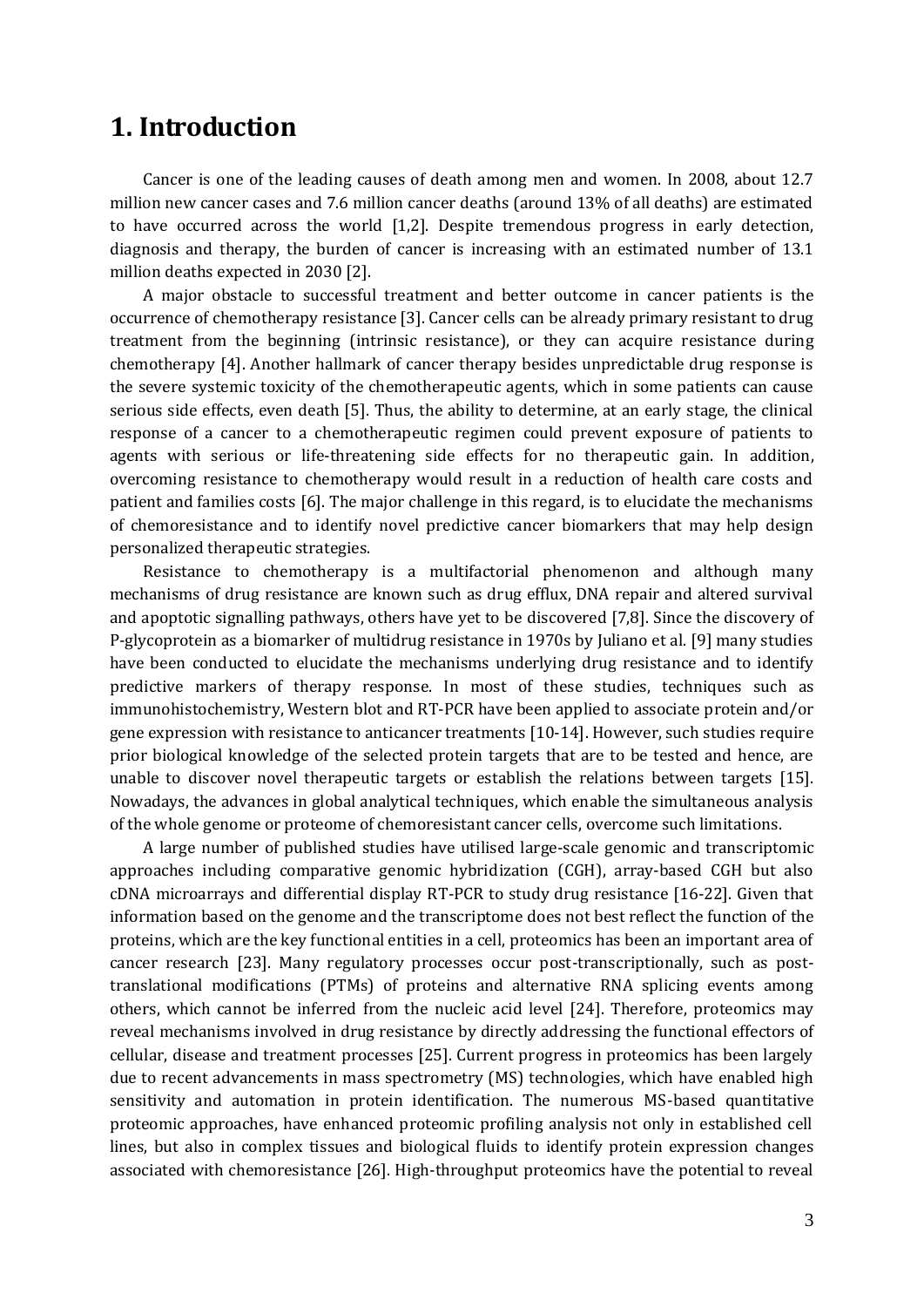novel protein biomarkers that may predict the differential efficacy (benefit) of a particular therapy and allow clinicians to select the most appropriate treatment for individual patients [27].

In the next sections, the most current advances on the application of mass spectrometry (MS)-based proteomic technologies to discover putative biomarkers associated with chemotherapy resistance in human cancer are highlighted. In addition, both gel-based and gelfree mass spectrometry technologies are briefly discussed along with the methods for technical verification and clinical validation of the identified biomarkers.

# <span id="page-4-0"></span>**2. Proteomic approaches in the discovery of predictive cancer biomarkers**

### <span id="page-4-1"></span>*2.2 Short overview of mass spectrometry (MS)-based proteomic technologies*

During the past decade, a growing number of studies in cancer biomarker research have been published utilizing different mass spectrometry (MS)-based methods. The complete panel of proteomic technologies used in cancer proteomic research can also be applied to study therapy response in human cancers and to identify putative biomarkers associated with resistance to anticancer therapy. These proteomic techniques include gel-based MS methods, (usually 2DE coupled to MALDI-TOF-MS) and gel-free MS methods (one- or two- dimensional liquid chromatography coupled to tandem MS, LC-MS/MS). Recently, protein profiling using surface-enhanced laser desorption/ionization time-of-flight (SELDI-TOF) MS technology has been successfully employed in biomarker discovery. Here we provide a short overview of the most widely used proteomic techniques however, there are a handful of excellent descriptive review articles discussing them in detail [27-30].

Gel-based MS proteomic methods are based on protein separation from a complex mixture using gel electrophoresis prior to protein identification by mass spectrometry (MS). Usually, complex protein samples are separated by two-dimensional gel electrophoresis (2DE); firstly, horizontally, by isoelectric focusing, which separates the proteins according to their isoelectric point, *p*I and then, vertically, according to their molecular weight using SDS-PAGE [31,32]. Proteins can be stained before 2DE separation (pre-electrophoretic stain), or after 2DE separation (post-electrophoretic stain) using several sensitive staining methods or fluorescent techniques [33]. Pre-electrophoretic protein stains are used in the two-dimensional fluorescence difference gel electrophoresis or difference gel electrophoresis (2D-DIGE) [34]. 2D-DIGE is nowadays an interesting alternative for the traditional 2DE, since it allows co-electrophoresis of two or three differentially labelled samples with fluorescent molecules (Cy2, Cy3 and Cy5) on a single 2DE gel and therefore, comparison of the samples is improved since gel-to-gel variations are minimized [35]. The differentially expressed protein spots identified by 2DE analysis are excised from the gel, in-gel digested into peptides by sequence-specific proteases (e.g. trypsin) and subsequently subjected to MS analysis for protein identification. In the recent years, twodimensional gel electrophoresis (2DE) coupled to MALDI-TOF MS is commonly used for comparative proteome analysis in biomarker discovery [36]. Despite limitations such as poor resolving power for low abundant, acidic, basic, hydrophobic, very large or small proteins and difficulties in quantifying co-migrating proteins, 2DE-MS has generated many candidate biomarkers with a great clinical potential in various cancers [37].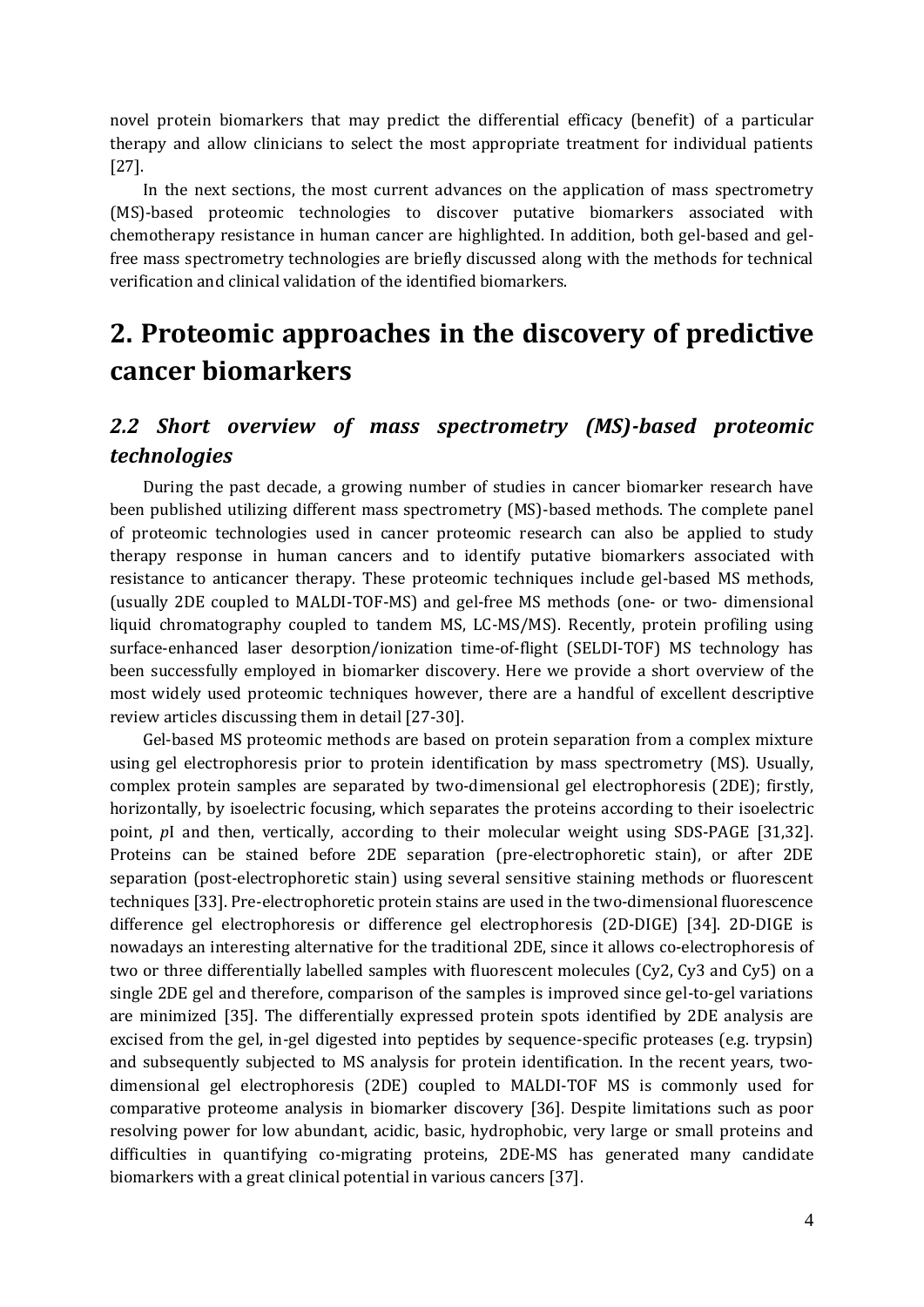The gel-free MS-based methods use liquid chromatography (LC)-based separation techniques directly coupled to automated MS/MS (LC-MS/MS). In shotgun proteomics (bottom up strategy) proteins of complex samples are specifically digested by proteases into peptides, and the complex peptide fractions are resolved in one or more dimensions of LC prior to identification by MS. The most commonly used two-dimensional LC separation, first described as multidimensional protein identification technology (MudPit), combines strong cation-exchange chromatography (SCX) for the first dimension and reverse phase chromatography (RP) for the second dimension coupled to tandem MS/MS [38]. LC-MS/MS strategies offer high-throughput analyses resulting in the acquisition of hundreds to thousands of MS/MS fragmentation spectra in a single experiment [39]. Unlike proteomic analysis by 2DE-MS, LC-MS/MS analysis is not a comparative, quantitative proteomic technique. However, recent advances in mass spectrometry methodologies have led to the development of label-based and label-free strategies for protein quantitation [40].

The labelling methods for quantitative proteomics use differential stable isotopes to label samples prior to the MS analysis. In vivo metabolic labelling by stable isotope labelling of amino acids in cell culture (SILAC), is used to label proteins in the cell culture prior to MS analysis by the addition of stable isotope containing amino acids (e.g. <sup>2</sup>H, <sup>13</sup>C, <sup>15</sup>N) in the cell culture medium [40]. Isotope-coded affinity tagging (ICAT) technology uses chemical reagents which consist of a biotin tag, a light or heavy deuterated linker and a thiol-specific reactive group that binds to the cysteine residues of the protein and can be used to label paired protein extracts [41]. Quantification using isobaric tags for relative and absolute quantification of peptides (iTRAQ) is achieved at the MS/MS level and allows the multiplex analysis of up to eight samples in the same experiment [42]. Finally, a straightforward, fast and cost-effective method for triplex quantification at the MS level is stable isotope dimethyl labelling [43]. It is based on the incorporation of isotopomeric dimethyl labels at the peptide level and can be applied in any sample type from primary cells to tissues and biological fluids [44].

In label-free LC-MS methods, protein quantification is achieved by comparing MS measurements of different samples. Label-free quantification through spectral counting is based on the principle that highly abundant peptides will generate a higher number of MS/MS spectra [45]. In other label-free methods the peak intensities of the detected peptides are used rather than the spectral counts to obtain quantitative information [46].

Protein profiling using surface-enhanced laser desorption/ionization time-of-flight (SELDI-TOF) MS technology has gained over the past few years a considerable attention in the field of biomarker discovery [47] and has been applied in several studies for the discovery of predictive candidate biomarkers. SELDI-TOF MS couples array-based technology with MALDI-TOF MS. In SELDI, proteins and peptides present in complex biological samples are resolved by binding to biochemically distinct ProteinChip arrays [48]. These ProteinChip arrays, consist of a chemically (hydrophobic, cationic, anionic, hydrophilic or immobilized metal affinity) or biochemically (high affinity protein-protein interaction; antibody, antigen binding fragments such as scFv, DNA, enzyme or receptor) modified active surface [48]. After application of a matrix a ProteinChip SELDI Reader generates a mass profile by laser desorption/ionization time-of-flight mass spectrometry analysis. This technique usually generates a distinctive proteomic pattern based on differential mass spectra to distinguish between two different samples. Therefore, patterns of masses rather than actual identifications of protein biomarkers were deemed as the important factors in SELDI-TOF analysis [15]. However, with the advance of technology SELDI-TOF can now be combined with tandem MS to obtain sequence information and hence, identification of the protein of interest [15].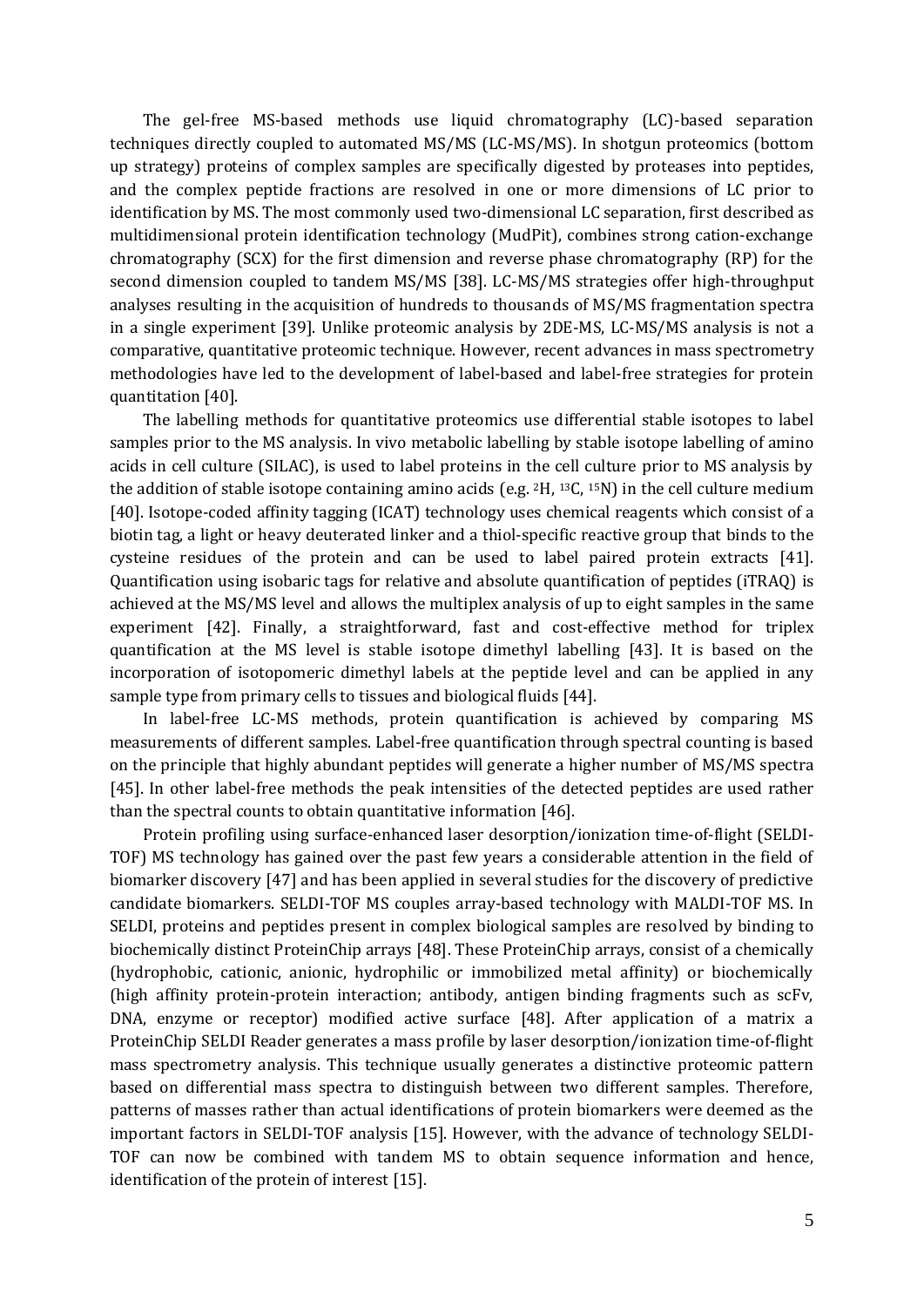#### <span id="page-6-0"></span>*2.3 Validation of identified putative biomarkers*

In cancer biomarker discovery, the success of the proteomic studies largely depends on the verification and clinical validation of the identified putative biomarkers. Global approaches such as high-throughput proteomics, which enable the simultaneous analysis of a large number of expressed proteins, are prone to false discovery and overinterpretation [27]. Therefore, technical validation of the proteomic data is necessary to confirm the accuracy, the precision and reproducibility of the analytical assay [49]. In most proteomic studies, a second independent technique such as Western blotting, ELISA and/or immunohistochemistry, which may be combined with a complementary RNA-based transcriptomic screening approach, is used to confirm the identified biomarker and the detected differential protein expression not only in the analysed sample set, but also in independent sample sets [24,50]. Once a candidate protein biomarker has successfully passed through validation by the aforementioned experiments then, further detailed studies including a functional study and clinical validation in a sufficient number of suitable clinical samples from cancer patients can ensue. Functional studies usually make use of pharmacological inhibitors, antisense RNA or RNA interference (RNAi) methods to silence gene expression [50].

Recently, selected reaction monitoring (SRM), also called multiple reaction monitoring (MRM), has emerged as a promising mass spectrometry technique for validation of protein expression changes [51]. SRM assays allow reliable, fast, reproducible and cost-effective identification and quantification of dozens of selected promising protein biomarkers in a wide variety of clinical samples [52]. In cases in which a large number of potential protein biomarkers are to be tested, SRM is preferred rather than antibody-based approaches, which are very expensive. In addition, SRM is an excellent alternative method when suitable antibodies for Western blot, ELISA and IHC analyses are not available [24].

# <span id="page-6-1"></span>**3. Predictive biomarkers of response to chemotherapy identified by comparative proteomics in cancers**

The ability to predict sensitivity of a tumor to chemotherapeutic drugs would allow chemotherapy administration to be directed towards cancer patients who would most likely benefit and thus, prevent non-responder patients to experience the burden of ineffective and potentially toxic treatments [15]. Many comparative proteomic studies have been conducted to elucidate mechanisms by which cancer cells acquire drug resistance and to identify potential predictive biomarkers using various drug selected human cancer cell lines [53-60]. By these studies, long lists of differentially expressed proteins that might play a role in chemoresistance were published [8]. The identified proteins belong to a wide range of different classes of proteins including calcium-binding proteins, cell cycle and checkpoint proteins, chaperones and DNA repair proteins, cytoskeletal proteins, metabolic enzymes, several ribosomal proteins, transmembrane proteins as well as proteins involved in the cellular redox system and in signal transduction (detailed overview of these studies in ref [8]).

The following text describes representative results of the most recent MS-based proteomic studies focused on identifying novel predictive biomarkers of chemotherapy response in several human cancers. In these studies both cultured cell lines and clinical samples (tumor tissue, biological fluids) were used, while a limited number of published studies investigated the protein expression pattern in tumor xenografts derived from human cancer cell lines growing in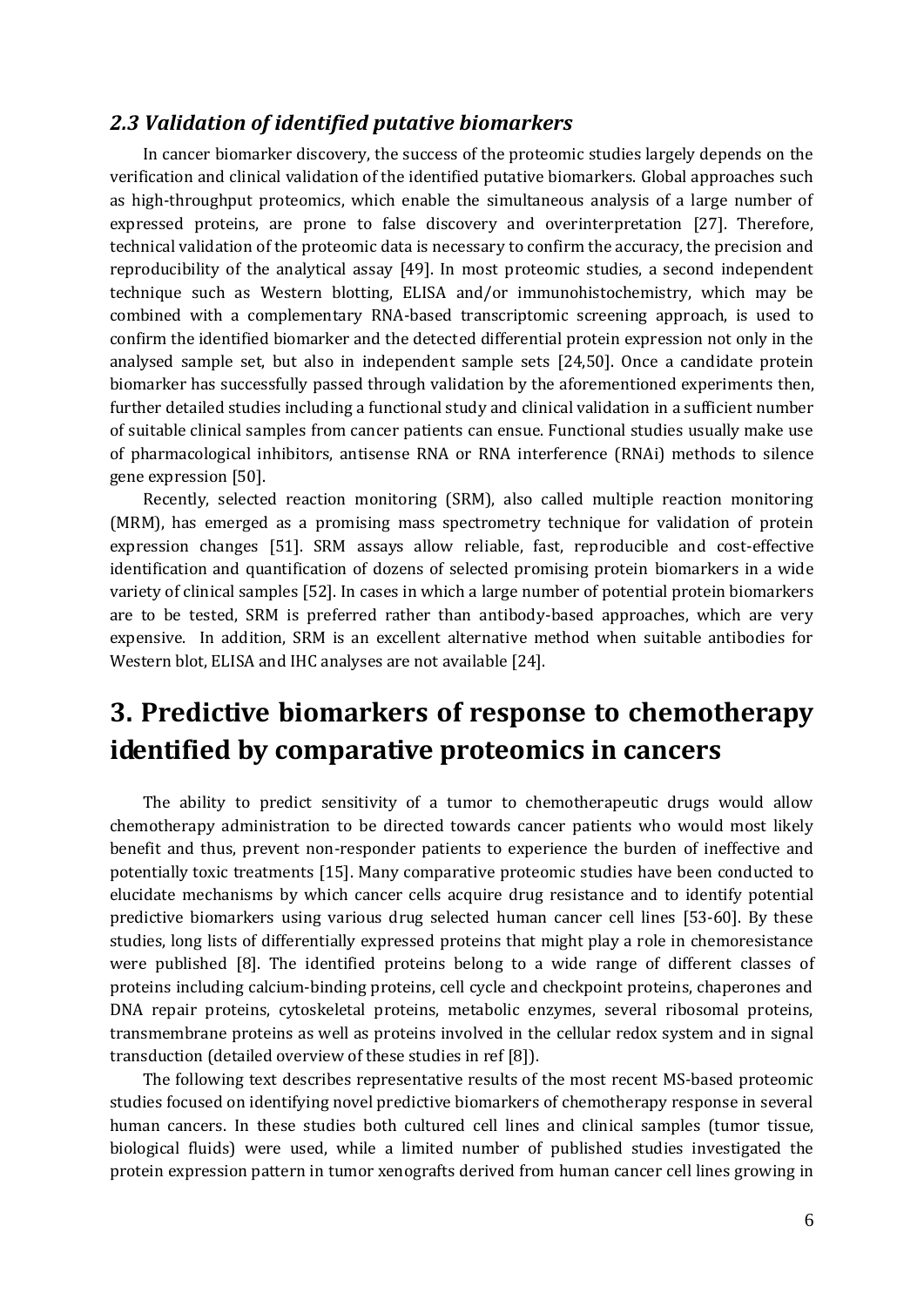mice. Identified putative predictive biomarkers and the proteomic approaches employed for the discovery are summarized in Table 1. The list has been limited mainly to biomarkers that have been validated by one or more independent methods, ranging from Western blot to immunohistochemistry or functional analyses.

#### <span id="page-7-0"></span>*3.1. Breast cancer*

In breast cancer, several proteomic studies have been performed to identify predictive biomarkers of tumor response to chemotherapy. Thus far, the majority of published studies have been mainly performed in cultured breast cancer cell lines [27]. These studies require the establishment of new drug-resistant cell sublines to identify differentially expressed proteins (DEPs) by comparing their proteome to that of the parental cell line [27]. To date, proteomic analysis of chemotherapy-resistant breast cancer cell sublines derived from luminal-type (ERpositive) MCF-7 parent cells [61], by 2DE couple to MS has led to the identification of large number of differentially expressed proteins [62-64].

In a comprehensive study, Liu and co-workers studied adriamycin resistance in breast cancer cells [65]. Adriamycin, also known as doxorubicin, is an anthracycline antibiotic, which works by intercalating DNA [66]. Adriamycin remains an important agent in various chemotherapy regimens and is commonly used in the treatment of breast cancer [67]. Liu et al. compared the global protein profiles between adriamycin-resistant MCF/AdVp3000 cells and the parental cell line MCF7, using 2DE and MALDI-TOF MS. In total, 17 proteins with differential expression levels were identified. Of these, 14-3-3 sigma (stratifin) protein, which was overexpressed in the drug-resistant cell subline, was selected for further validation by Western blot analysis and real-time quantitative RT-PCR. To validate the importance of 14-3-3 sigma as a biomarker of adriamycin resistance, they performed an experiment to knock down 14-3-3 sigma expression in MCF/AdVp3000 cells. Indeed, siRNA transfected cells showed a decrease in the drug resistance level [65]. Interestingly, 14-3-3 sigma has also been associated with multi-drug resistance (MDR) in MCF breast cancer cells exposed to 5-fluorouracil chemotherapy by Zheng et al. [68].

The taxanes (paclitaxel and docetaxel) are antimicrotubule anticancer agents, which are currently used as first-line chemotherapy for the treatment of breast cancer [69,70]. In many women with locally advanced breast cancer, taxane-based chemotherapy is widely used as an adjuvant to surgical removal. Bauer et al. [71] applied proteomics to search for predictive markers of response to neoadjuvant paclitaxel/radiation in breast cancer patients in tumor tissue obtained from pre-treatment biopsies. Patients were treated with three cycles of paclitaxel followed by concurrent paclitaxel/radiation. Next, proteomic analysis of tissues obtained from pre-treatment biopsies from patients that achieved a pathologic complete response (pCR) and from those with residual disease (non-pCR) followed. Results revealed that pre-treated breast tumors from patients with a pCR showed an overexpression of *α*-defensins (DEFA). Immunohistochemistry analysis was performed to validate the overexpression of DEFA as a potential marker of response to neoadjuvant paclitaxel/radiation in breast cancer [71].

In another study He et al., used surface-enhanced laser desorption ionization/time-of-flight (SELDI-TOF) MS technology, to explore whether tumor proteomic profiling prior to neoadjuvant chemotherapy could predict tumor response to therapy. The chemotherapy regimen was Taxotere/Carboplatin  $\pm$  Herceptin. SELDI mass spectra were obtained from tumors with various sensitivities to treatment and results suggested that it might be feasible to pre-select patients for optimal chemotherapy since a difference of a single peak intensity at m/z 19906 correctly separated 88.9% of the tumors with pCR and 91.7% of the resistant tumors (non-pCR) [72].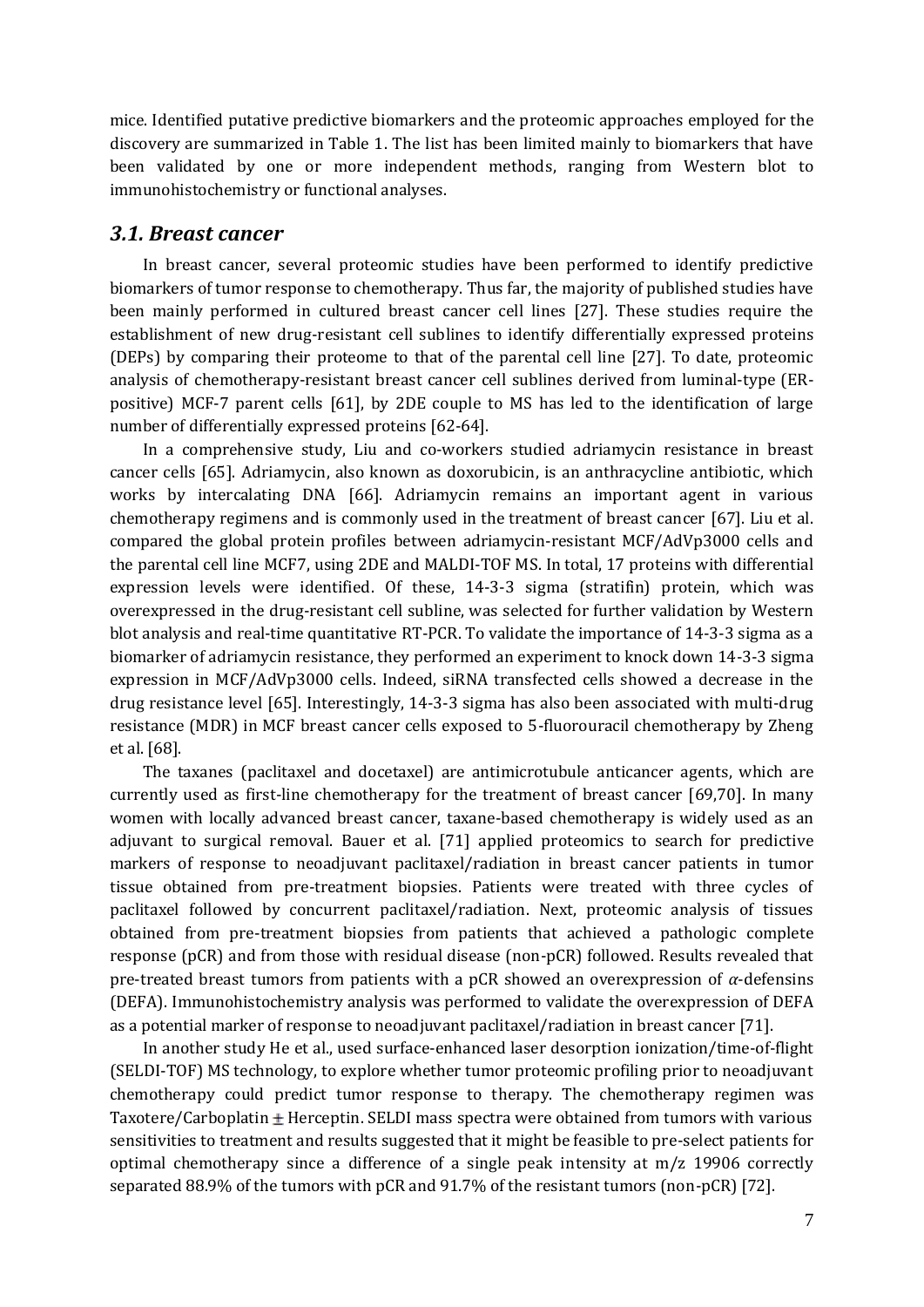Tamoxifen is an antiestrogenic agent that is widely used in the treatment of patients with breast cancer despite the high percentage of women who are (or become) resistant to this treatment [73]. Moreover, tamoxifen-resistance is considered the major cause of death in patients with recurrent breast cancer and thus, identification of biomarkers that could predict therapy response is of crucial importance. To this end, a comparative proteomics approach on tamoxifen therapy-sensitive and therapy-resistant breast tumor cells obtained through laser capture microdissection (LCM) was performed using a nano-LC-FTICR MS technology. A panel of putative protein biomarkers (extracellular matrix metalloproteinase inducer (EMMPRIN), ENPP1, EIF3E and GNB4) indicative of tamoxifen therapy resistance in breast cancer were identified. Validation of the top discriminating protein, EMMPRIN, in an independent patient cohort by immunohistochemistry using high density breast tissue microarrays confirmed its correlation with poor outcome on first line tamoxifen treatment in recurrent breast cancer [74]. Besada et al. used a proteomics approach to compare the proteomes of tamoxifen-resistant and tamoxifen-sensitive xenografted breast tumors [75]. Results of the proteomic analysis showed that twelve proteins were up-regulated in the tamoxifen-resistant line, whereas nine were down-regulated. Among the identified proteins, ALG-2 interacting protein and two GDPdissociation inhibitors might serve as novel biomarkers for predicting tamoxifen response, however, their involvement in the drug-resistance phenomenon has yet to be determined as well as their validation in patient derived tumor samples. Interestingly, down-regulation of ALG-2 interacting protein has also been described by Arzu et al. [74]. However, the list of the other differentially expressed proteins identified in this study did not overlap with the list reported by Arzu and co-workers.

An interesting comprehensive quantitative proteomic study to identify predictive biomarkers of resistance to neoadjuvant chemotherapy with doxorubicin and docetaxel was performed on needle–biopsied tissues of patients with locally advanced breast cancer [76]. Breast cancer tissues were collected prior to chemotherapy and subsequently analysed by LC-MS/MS. Quantitation was based on spectral counting and the mass spectrometric data were confirmed by Western blot analysis. Clinical validation by immunohistochemistry analysis of the proteins FKBP4 and S100A9 demonstrated that based on their expression levels, it might be possible to classify breast cancer patients in drug-sensitive and drug-resistant groups prior to treatment with a combined chemotherapy using doxorubicin and docetaxel. In particular, FKBP4 was highly expressed in patients' samples with a poor response to chemotherapy (drugresistant group). On the other hand, S100A9 was expressed in low levels in the drug-resistant tissue samples whereas a strong staining was observed in the drug-sensitive samples.

In summary, proteomic studies in breast cancer have revealed a number of promising proteins that might serve in the future as predictors of response to chemotherapy. Although for most of the candidate biomarkers retrospective validation is presented, these markers await further clinical validation in prospective multicentre studies.

#### <span id="page-8-0"></span>*3.2 Prostate Cancer*

The majority of deaths from prostate cancer (PCa) are driven by the development of metastatic disease. Docetaxel, a taxane chemotherapeutic, remains the standard front-line treatment in patients with metastatic prostate cancer [77,78]. Even though docetaxel is currently the most effective drug used in the treatment of patients with advanced hormonerefractory prostate cancer (HRPC), approximately 50% of HRPC patients will not respond to docetaxel-based therapy and will develop resistance [77].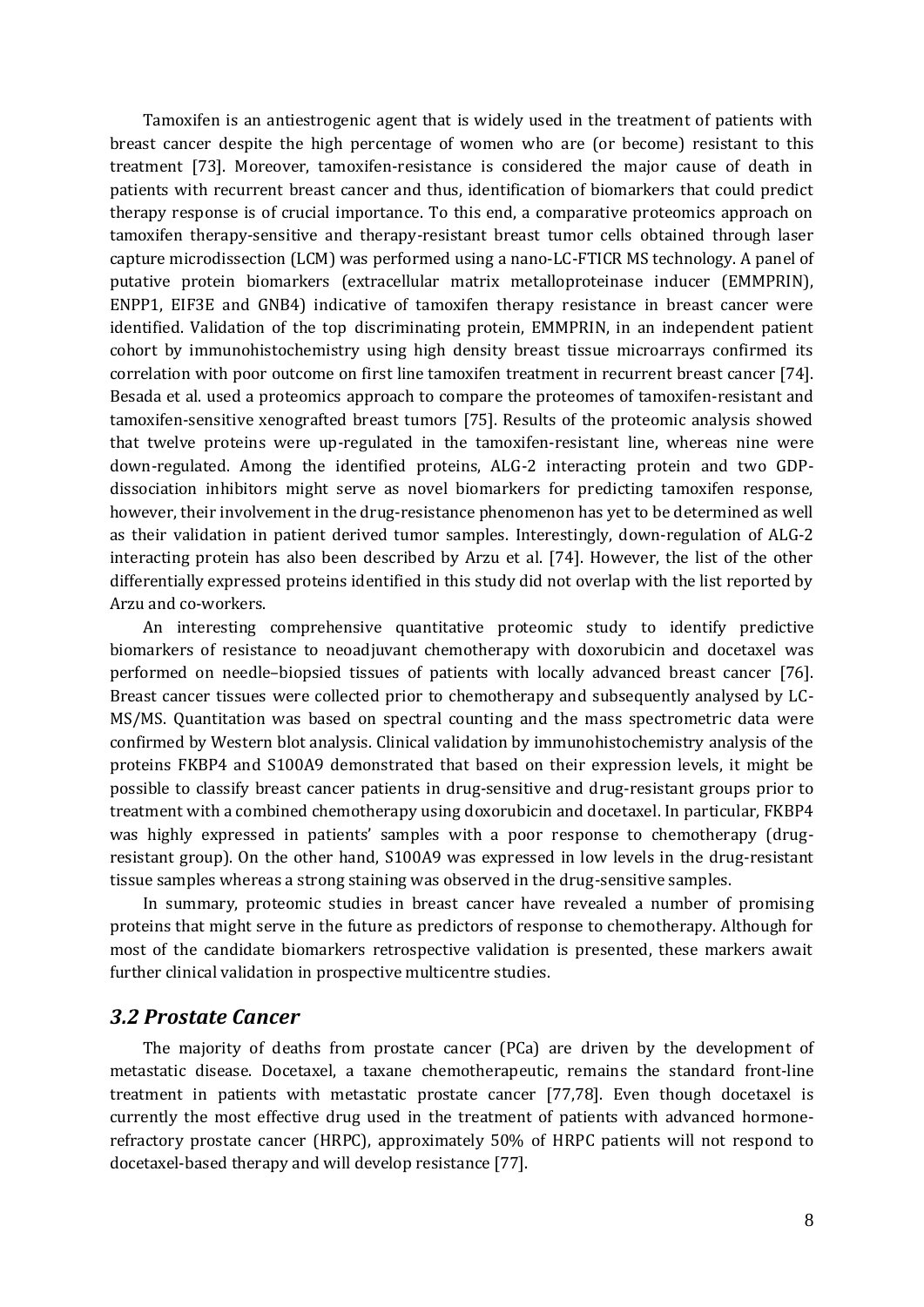To identify potential plasma/serum biomarkers that might predict response to docetaxel in HRPC, Zhao et al. [79] used iTRAQ-mass spectrometry analysis to compare the proteomes of docetaxel-sensitive PC3 cells and docetaxel-resistant PC3-Rx prostate cancer cells. Since they were interested in identifying plasma and/or serum biomarkers they focused on differentially expressed (DEPs) secreted proteins. Amongst 85 DEPs found in PC3-Rx cells in comparison to PC3 cells, only seven were secreted proteins. Of these 7 proteins, the authors selected MCI-1 and AGR2 to further assess their role in docetaxel resistance. Western blot analysis confirmed the differential expression of MCI-1 and AGR2 proteins, which were up-regulated and downregulated in the drug resistant cells, respectively. When PC3 cells were transfected with a recombinant human MIC-1, rhMIC-1, a significant increase of docetaxel resistance in these cells was observed. In addition, when the docetaxel-resistant PC3-Px cells were transfected with MIC-1 siRNA they showed an increased sensitivity compared to the PC3 cells transfected with control siRNA. Accordingly, knock down of AGR2 expression in PC3 cells with AGR2-targeted siRNA promoted docetaxel resistance. Furthermore, an increase of MIC-1 level in serum/plasma samples collected from patients with HRPC after cycle 1 of docetaxel was associated with poor survival [79]. Hence, MIC-1 may predict for docetaxel resistance in the clinical setting and provide indication to abandon further chemotherapy in men with HRPC [79].

In a recently published research, O'Connell et al. [80] studied the proteome of four docetaxel-sensitive prostate cancer cell sublines as well. LC-MS analysis revealed 4 proteins with concurrent changes in protein abundance in all resistant cell lines: the heat shock protein HSP70, which was up-regulated and the cytokeratin K2C8, D-3-phosphoglycerate dehydrogenase (SERA) and Valyl-tRNA synthetase (SYVC), which were down-regulated. Moreover, docetaxel resistance in prostate cancer was associated with changes in expression levels of a number of HSP and cytoskeletal proteins. Validation by Western blot of the identified proteins confirmed the proteomic data. The altered expression levels of K2C3 and SERA are also in agreement with the findings of Zhao et al. [79].

To explore the changes in protein expression associated with acquired in vivo resistance towards metronomic cyclophosphamide (CPA) treatment, Thoenes et al. compared CPAresistant prostate cancer cell sublines obtained from in vivo resistant xenograft tumors to the non-resistant parental cell line. Out of a total of 25 differentially regulated proteins, the authors verified the association of annexin A3 with metronomic CPA resistance by Western blot analysis both in vitro and in xenografts. Moreover, an increase in the expression levels of upon metronomic CPA therapy of tumor-bearing mice was observed specifically in the resistant tumors and not in the chemosensitive control tumors [81].

So far, a limited number of proteomic studies have been conducted to study chemotherapy resistance in prostate cancer. However, promising biomarkers have been detected mainly from the analysis of cultured prostate cancer cell lines. In the future, further extensive studies are required to indicate the potential of these proteins as biomarkers of drug resistance in prostate cancer and/or drug targets for therapeutic intervention.

#### <span id="page-9-0"></span>*3.3 Ovarian Cancer*

Due to the absence of specific symptoms in the early stage, the majority of women with ovarian cancer are diagnosed at an advanced disease stage. Combination chemotherapy is the standard treatment for nearly all women diagnosed with ovarian cancer however, despite high initial response rates, most patients will relapse after achieving complete clinical response [82].

To discover biomarkers indicating drug resistance to paclitaxel in ovarian cancer cells, Lee and co-workers established four different paclitaxel-resistant sublines, SKpacs, from the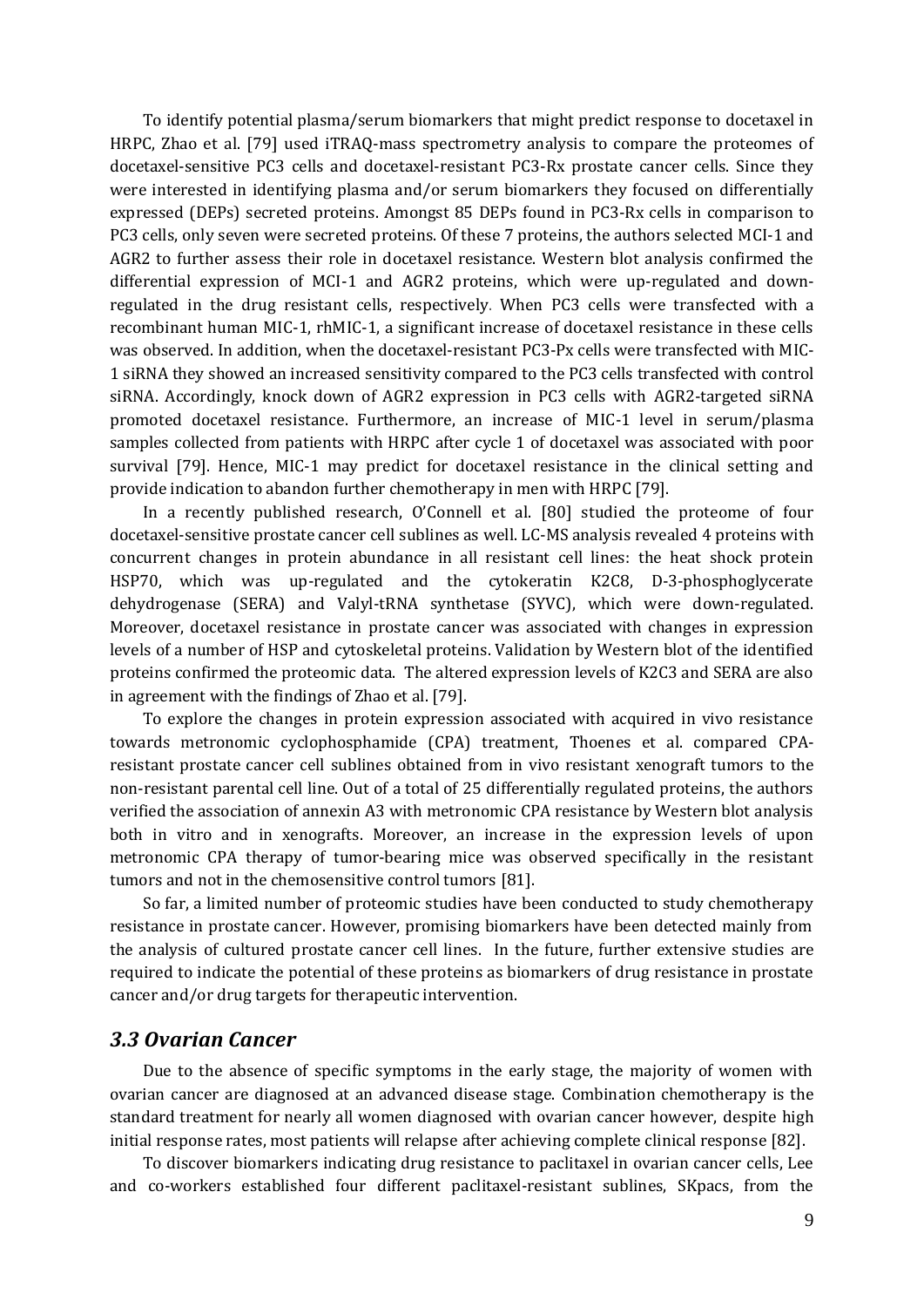sensitive parental human epithelial ovarian cancer cell line, SKOV3 [83]. Quantitative proteomic analysis using 2DE coupled to mass spectrometry (MALDI-TOF and LC-MS/MS) revealed ALDH1A1, annexin A1, hnRPN A2 and GDI 2 proteins to be differentially expressed in the resistant cell lines. Moreover, the expression of these candidate proteins was further validated by Western blotting not only in the chemoresistant cell lines but also in chemoresistant ovarian cancer tissues. The authors suggested that down-regulation of hnRNP A2 and GDI 2 proteins might predict paclitaxel resistance in ovarian cancer [83].

Cicchillitti et al. compared the proteome of the human epithelial ovarian cancer cell line A2780 to its paclitaxel-resistant subline A2780TC1 [84]. Analysis by differential in-gel electrophoresis (2D-DIGE) coupled to mass spectrometry (MALDI-TOF and LC-MS/MS), identified the disulphide isomerase ERp57 protein to be overexpressed in the resistant cells. The authors validated the differential expression by Western blot analysis and suggested ERp57 as a predictive biomarker of paclitaxel resistance in ovarian cancer. Moreover, their data suggest that ERp57 is involved in the paclitaxel resistance through its interaction to β-tubulin (TUBB3), which is a clinical marker of drug resistance in ovary [84].

A quantitative proteomics approach based on iTRAQ-LC-MS/MS to was employed to identify differentially expressed proteins between a cisplatin-resistant ovarian cancer cell line and its parental cisplatin-sensitive cell line that may influence resistance to chemotherapy. In total 28 DEPs were identified and a number of them were validated by Western blot analysis and/or qRT-PCR. Of those, the most promising were the PK-M2 and HSPD1 proteins, which were significantly down-regulated and up-regulated in the resistant cells, respectively. Their role to cisplatin-resistance was further confirmed by siRNA transfection [85].

From the results of the studies presented, proteins involved in important biological processes including chaperones (HSPD1, Erp57), metabolic enzymes (ALDH1A3, PK-M2), a member of the annexin superfamily of proteins, the heterogeneous nuclear ribonucleoprotein, hnRNP 2 and the Rho GPD dissociation inhibitor, GDI 2 have been associated with resistance to anticancer therapy in ovarian cancer cells. Unfortunately, no prospective clinical trials have been conducted to clinically validate the value of these biomarkers in ovarian cancer patients.

#### <span id="page-10-0"></span>*3.4 Lung Cancer*

Non-small cell lung cancer (NSCLC) represents 85% of lung cancer cases and is frequently diagnosed at an advanced disease stage or when the disease has already spread with distant metastasis [86,87]. At these late stages, combination chemotherapy is the standard treatment modality for NSCLC patients. However, non-small cell lung cancer shows a strong primary resistance to anticancer drugs and only a subset of patients (30 to 35%) benefit from any particular chemotherapeutic regimen [52]. Therefore, to identify predictive lung cancer biomarkers which could guide therapeutic decisions and lead towards individualized therapies for NSCLC patients in the future is of crucial importance.

Although the antimetabolite gemcitabine is considered one of the most-effective drugs used in NSCLC chemotherapy, many patients experience treatment failure due to the occurrence of drug resistance [88,89]. To identify protein markers for gemcitabine-resistance Qu et al. [90] studied the differences in the proteomes of gemcitabine-sensitive and gemcitabine-resistant NSCLC cell lines by applying a quantitative proteomic approach based on isotope-coded affinity tag (ICAT) and LC-ESI-MS/MS. Amongst 14 identified DEPs in the gemcitabine-resistant sublines, the overexpressed calcium-binding protein sorcin, was selected and further validated by Western blot and IHC analysis on NSCLC tumor tissues. Thus, they suggested that sorcin may be a potential predictive biomarker of gemcitabine resistance in NSCLC [90].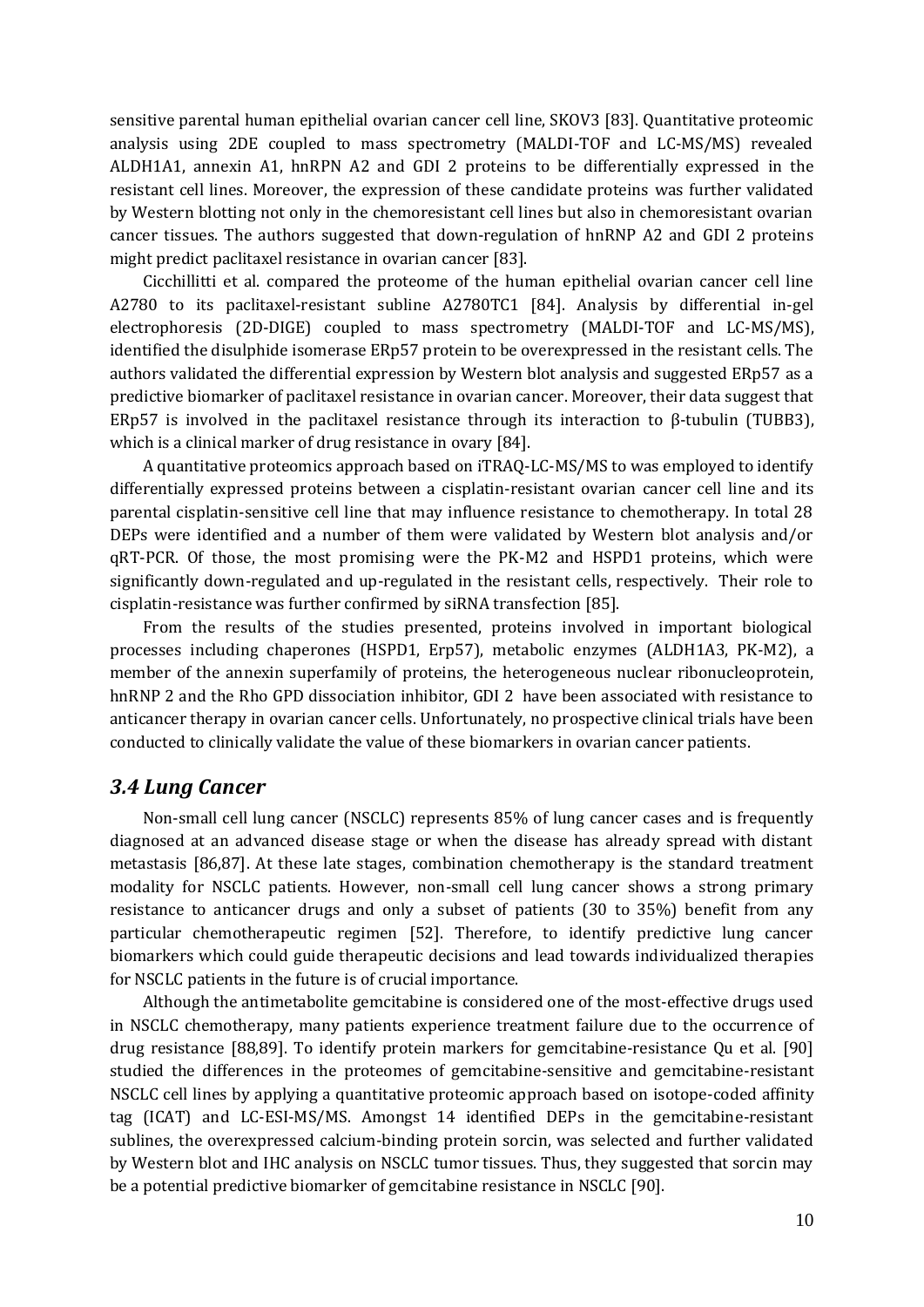Proteomic techniques have also been adopted to investigate biomarkers associated with cisplatin-resistance in NSCLC. Cisplatin is an antitumor agent that binds to DNA and forms intrastrand DNA crosslinks, which induce DNA damage, inhibition of DNA synthesis, RNA transcription suppression, effects on the cell cycle and apoptosis [91]. In the study of Zeng et al. [92], a proteomic analysis was performed using 2DE combined with MALDI-TOF mass spectrometry. Comparison of protein expression profiling between a cisplatin-sensitive cell line and its cisplatin-resistant subline identified found DJ-1 to be significantly up-regulated in the resistant cells. The differential expression of DJ-1 between the cisplatin-resistant lung cancer cells and the sensitive parental cells was confirmed by WB analysis demonstrating the validity of the proteomic data. To further validate the association of DJ-1 overexpression with the development of cisplatin resistance in NSCLC patients, immunohistochemical analysis was performed on 67 locally advanced NCSLC tumor tissues. Results showed that DJ-1 overexpression was indicative of cisplatin-resistance and that the group of patients with DJ-1 high expression levels had a significantly shorter survival time compared to the DJ-1-low group. In addition, silencing of DJ-1 by siRNA decreased cisplatin resistance in the resistant cells [92].

Recently, a similar proteomic study by Kuang et al. demonstrated the increased expression of dihydrodiol dehydrogenase 2 (DDH2) as a promising serum biomarker that might provide prediction of therapeutic response to cisplatin in advanced NSCLC patients [93]. A 2DE coupled with MALDI TOF-MS/MS comparative proteomic analysis between the cisplatin-resistant A549/DDP cell line and the parental A549 cell line, revealed eight significantly differentially expressed proteins. The secreted protein DDH2 was chosen by the authors as the protein of interest and its expression was validated by WB, real-time PCR and IHC analyses not only in cultured cell lines but in tumor xenografts as well. In addition, this potential serum biomarker protein has been further verified by ELISA analysis from 105 NSCLC patients treated with cisplatin-based chemotherapy. ELISA data showed an association of DDH2 expression with the clinical response to cisplatin based doublet chemotherapy.

Han et al. [94] employed SELDI-TOF MS technology, resulting in a specific proteomic profile that might be used to predict chemotherapy resistance amongst patients with advanced NSCLC. Using SELDI-TOF-MS they compared the protein spectra of serum samples obtained from chemotherapy sensitive and chemotherapy resistant patients. The chemotherapy regimen was a combination of cisplatin and docetaxel and the analysed serum samples were collected prior to and after treatment. Interestingly, they reported a five-peak pattern with m/z values at 3955 Da, 6207 Da, 7992 Da, 9214 Da and 15,086 Da, which could successfully distinguish the chemotherapy resistant group from the sensitive group. In addition, the predictive pattern showed 83.3% and 85.7% of sensitivity and specificity, respectively.

In NSCLC cancer, proteomic research on predictive biomarkers has led to the discovery of promising protein candidates. Amongst them, DJ-1 and DDH2, which have been extensively retrospectively validated. However, all putative biomarkers presented still lack a solid clinical validation to be further applied in clinical practice.

#### <span id="page-11-0"></span>*3.5 Esophageal cancer*

In esophageal cancer (EC), which is histologically classified in two main types: esophageal squamous cell carcinoma (ESCC) and adenocarcinoma, several proteomic studies have been conducted to identify biomarkers that could predict tumor sensitivity to chemotherapeutic drugs.

To gain insights into the mechanisms of ESCC drug resistance, Wen et al. performed a comparative proteomic study between a cisplatin-resistant ESCC cell line and its counterpart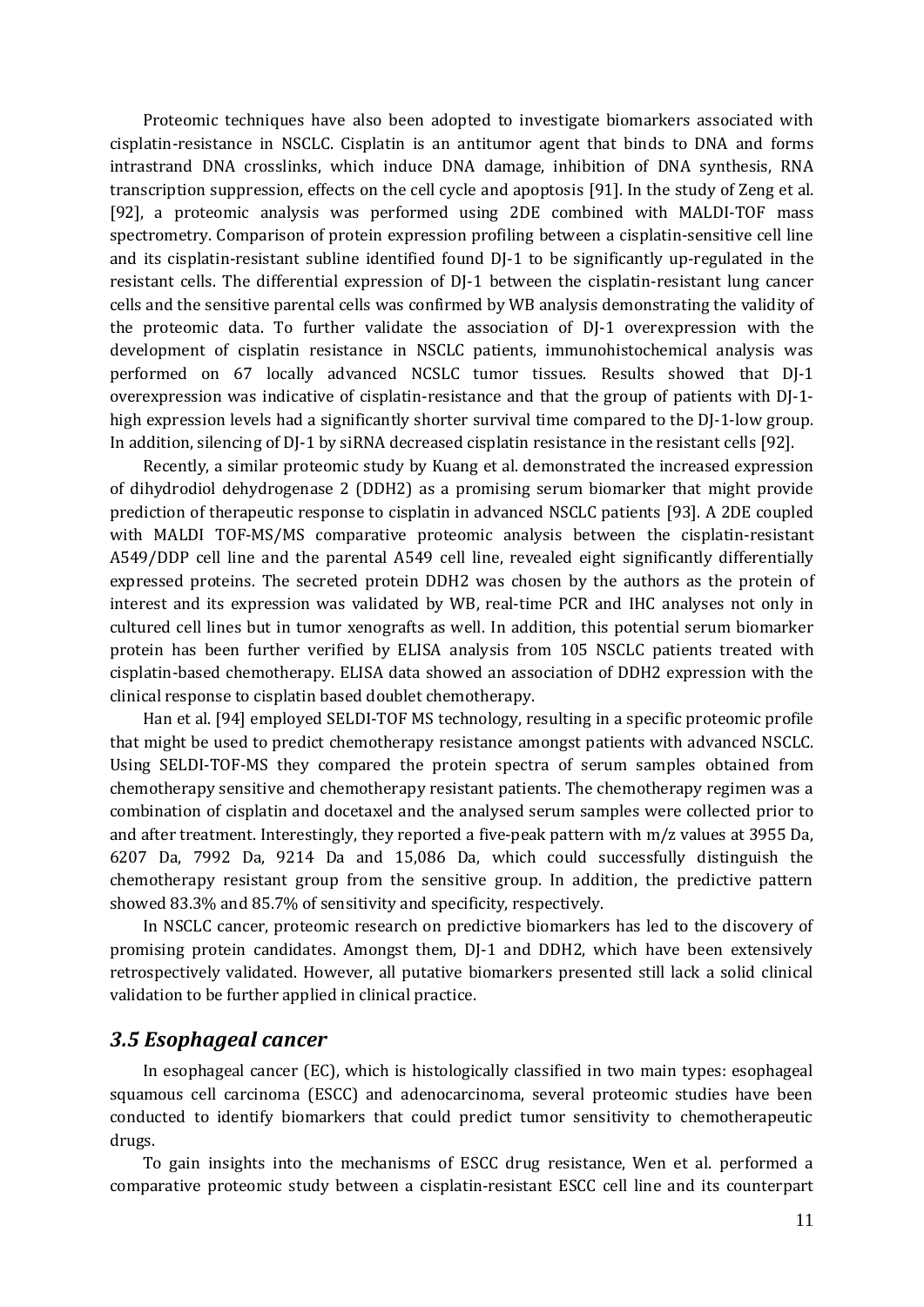parental cell line [95]. The proteomic analysis was performed using 2DE coupled to MALDI-MS and in total 44 DEPs were identified. Among these, thioredoxin domain-containing protein 4 precursor and cystathionine gamma-lyase were selected as candidate biomarkers that might play a role in ESCC chemoresistance. In addition, further validation by Western blot and RT-PCR analyses of the two up-regulated proteins in the resistant cells confirmed the proteomic data.

In a recently published research, Langer et al. applied proteomics to identify biomarkers that could allow the prediction of chemotherapy response in patients with advanced esophageal adenocarcinoma. Pretherapeutic biopsies of patients treated by a neoadjuvant, 5 fluorouracil/cisplatin-based chemotherapy were analysed by an explorative proteomic approach. Radioactive labeling and high resolution two-dimensional electrophoresis was employed to detect and quantify the DEPs between the responders and nonresponders, while protein identification was achieved by MALDI-MS analysis. Comparison of the protein expression patterns identified cytoskeletal proteins and proteins belonging to the molecular chaperone family to be differentially expressed. The data of the proteomic analysis were confirmed by IHC and qRT-PCR. Interestingly, a significant correlation between therapy resistance and low expression levels of the heat-shock 27 protein (HSP27) was observed [96].

To discover novel serum predictive biomarkers in esophageal adenocarcinoma, proteomes of serum samples from human esophageal adenocarcinoma xenografts treated with epirubicin, cisplatin or 5-fluorouracil were analysed by SELDI-TOF MS. Proteomic comparison between treated and untreated xenograft mice, revealed a panel of peaks which reflected response to chemotherapy and subsequently fractionated and analysed by nanoLC-MS/MS for protein identification. Among those murine plasma proteins, serum amyloid A (SAA), transthyretin and apolipoprotein A-I were confirmed in clinical samples collected from patients with esophageal adenocarcinoma prior and after chemotherapy, demonstrating the validity of the proteomic approach employed. Particularly, serum amyloid A expression was decreased in the plasma samples after chemotherapy, whereas transthyretin and apolipoprotein A-I were increased [97].

In esophageal cancer, similarly to the aforementioned cancers, follow-up studies should be performed to assess the role and clinical value of the identified candidate biomarkers in chemotherapy resistance.

#### <span id="page-12-0"></span>*3.6 Other cancers*

Cisplatin-based chemotherapy is the most widely used standard chemotherapeutic regimen for advanced and metastatic bladder cancer. It is estimated that patients show a clinical response rate of 50% however, the majority of these patients eventually experience disease recurrence [98]. In a recently published research, a comparative proteomic analysis of a cisplatin-resistant subline (HT1376-CisR) and its parental human bladder cell line HT1376 identified adseverin (SCIN) as a promising biomarker of chemoresistance in bladder cancer [99]. The overexpression of adseverin in the resistant cells was confirmed by WB analysis while SCIN silencing by siRNA transfection restored sensitivity to cisplatin [99].

Proteomics has also been applied to find predictive markers that might help in stratifying patients with acute myeloid leukemia (AML) to responders and non-responders to treatment. Albitar and co-workers analysed peripheral blood plasma from patients diagnosed with AML prior to induction chemotherapy using SELDI-TOF MS [100]. Distinctive peaks with a significant correlation with clinical response to therapy were identified. Decision tree algorithms were constructed by incorporating these peaks with various clinical and laboratory data (e.g. age, cytogenetic classification, blasts in peripheral blood etc.) to predict response. CART analysis showed that a peak at m/z 3223 when combined to age predicted responders of 83% accuracy,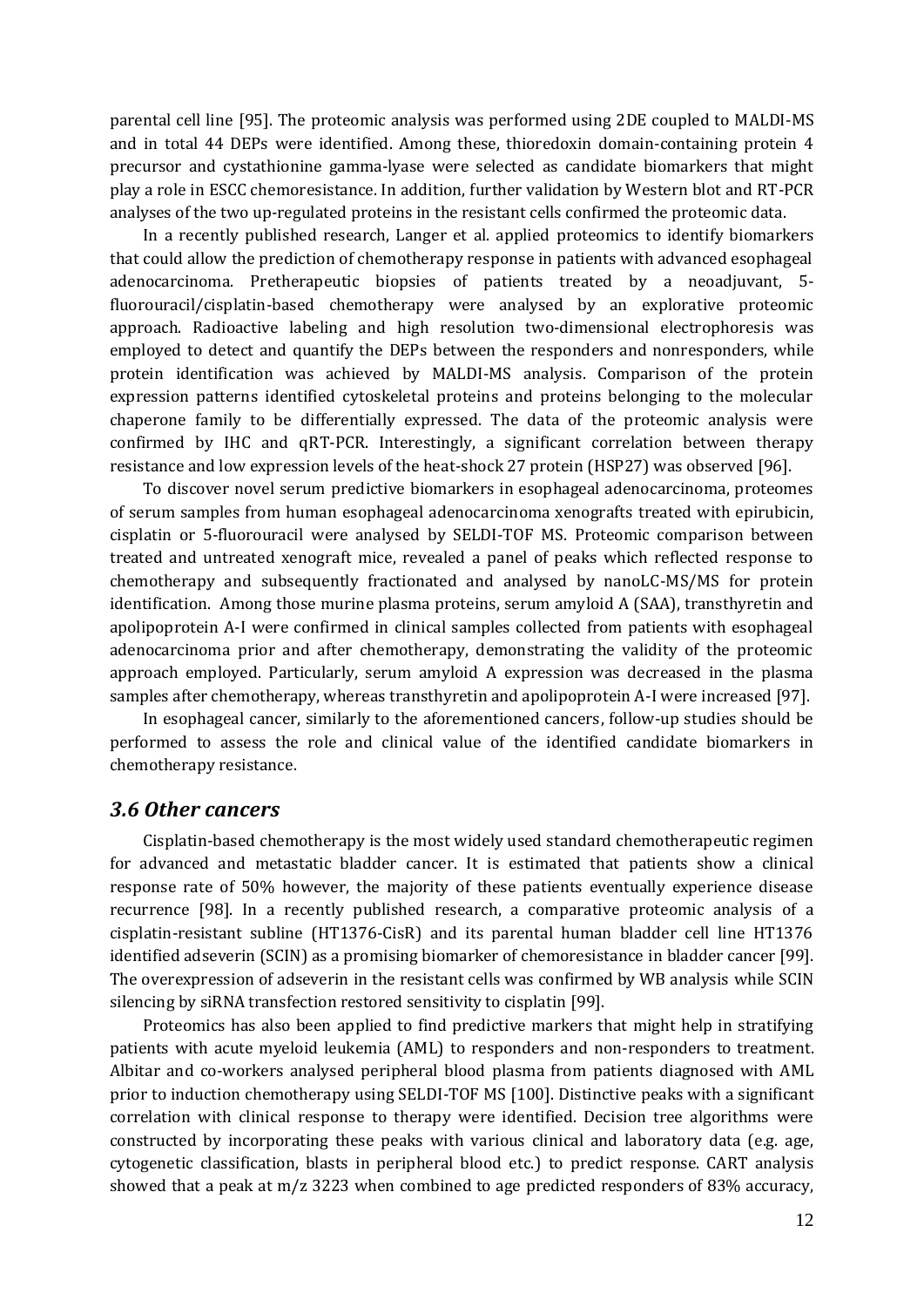while a peak at m/z 6611 when combined cytogenetic grouping along with the percentage of monocytes in peripheral blood, provided a prediction for responders with 95% accuracy [100].

A number of proteomic studies have been conducted by Yang and co-workers in order to elucidate mechanisms of chemoresistance in human gastric cancer [101,102]. According to the published data of these studies, proteomic comparison between a vincristine-resistant human gastric cancer cell line SGC7901/VCR and its parental cell line SGC7901 using 2DE coupled to mass spectrometry (MALDI-TOF MS and ESI-Q-TOF-MS), identified HSP27 and sorcin to be overexpressed in the vincristine-resistant cells. Functional experiments confirmed their contribution to the development of multidrug resistance (MDR) in SGC7901/VCR cells. In another comparative study, Yoo et al. [103] compared the protein profiles of human gastric cancer cell lines that were resistant to cisplatin or 5-fluorouracil (5-FU) and their parental cell lines, to identify proteins involved in drug resistance. The proteomic analysis was performed using 2DE and MALDI-MS and identified the pyruvate kinase isoenzyme M2 (PK-M2) to be expressed in low levels in the cisplatin-resistant cells compared to the parental cells. In addition, PK-M2 enzyme activity levels were significantly lower in most cisplatin-resistant cells and when both PK-M2 expression and activity were suppressed in the cisplatin-sensitive parental cells through antisense oligonucleotide transfection, these cells displayed increased drug resistance. Based on the presented data, the authors suggested that pyruvate kinase M2 is clearly related to cisplatin-resistance mechanisms. Interestingly, down-regulation of PK-M2 has also been reported as predictive biomarker of oxaliplatin resistance in patients with colorectal cancer [104]. A proteomic study by Shin and co-workers, conducted on human colon cancer cell lines with induced 5-fluorouracil resistance, identified the mitochondrial F(1)F(0)-ATP synthase to be down-regulated in the 5-FU-resistant cells providing clues for it as a promising predictive marker of 5-fluorouracil chemoresistance [105].

In pancreatic cancer, a 2DE analysis combined with LC-MS/MS was employed to investigate the differential expression of proteins between a gemcitabine-sensitive and a gemcitabineresistant pancreatic cell line [106]. Results of the proteomic analysis revealed that the heat shock protein 27 (HSP27), was expressed in high levels in the gemcitabine-resistant cells. Moreover, HSP27 expression was verified by Western blot and by immunohistochemistry analysis in pancreatic cancer tissues. For support of these data, the resistant pancreatic cells were transfected by siRNA. Indeed, in the HSP27-silenced cells gemcitabine sensitivity was restored, suggesting that this protein contributes to gemcitabine resistance and might be a useful biomarker in predicting therapeutic response in pancreatic cancer patients.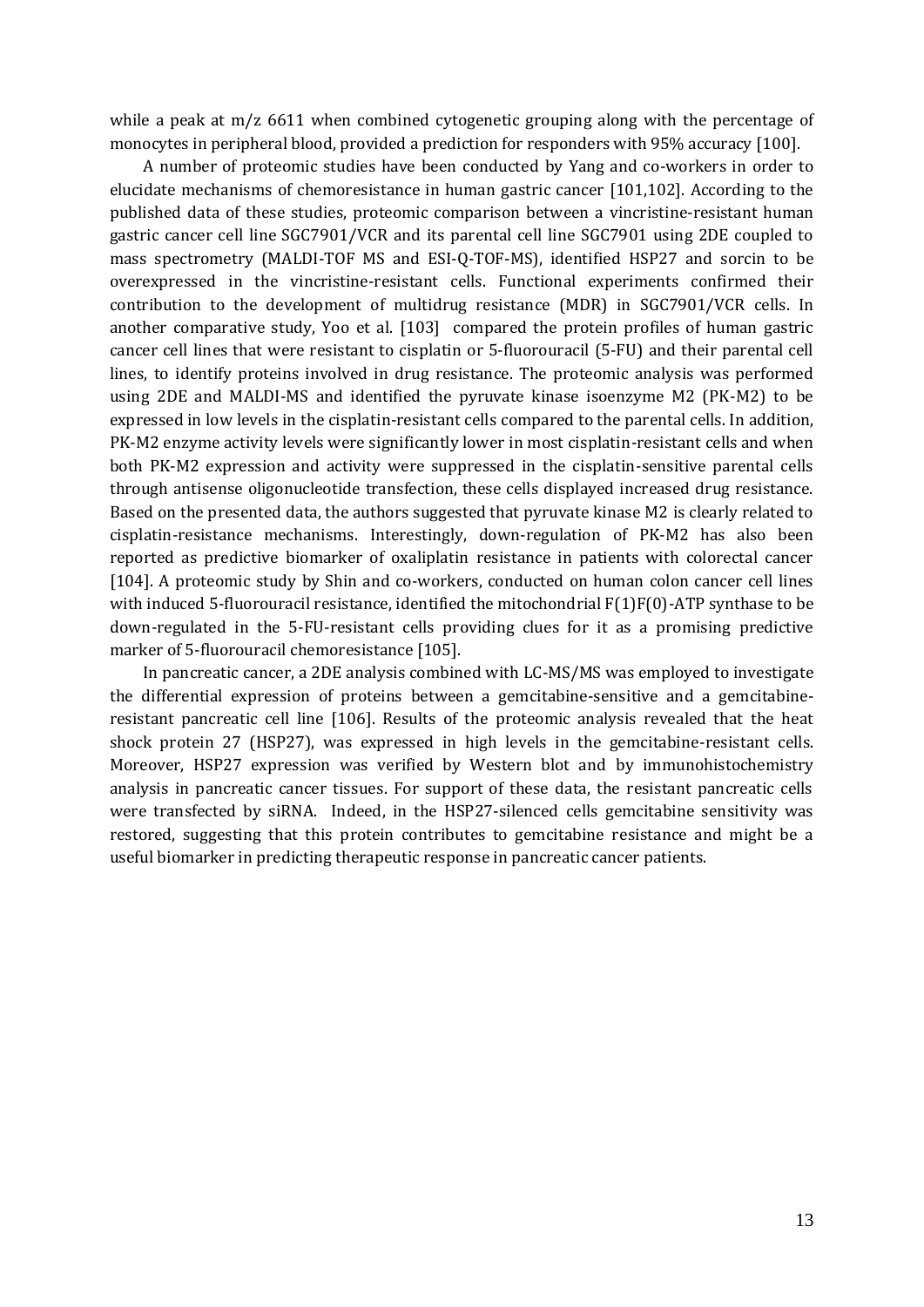Table 1. Putative biomarkers of therapy response identified by MS-based proteomics methods. The table includes the source used for biomarker discovery, the resistant drug and the techniques employed for the proteomic analyses and validation. Putative biomarkers demonstrated an increase (↑) or decrease (↓) in expression.

| <b>Putative</b>                                                                           | <b>Source</b>         | <b>Resistant</b>                            | Proteomic                             | <b>Validation</b>                                                                                                                    | Ref.     |
|-------------------------------------------------------------------------------------------|-----------------------|---------------------------------------------|---------------------------------------|--------------------------------------------------------------------------------------------------------------------------------------|----------|
| biomarker                                                                                 |                       | drug                                        | <b>Method</b>                         |                                                                                                                                      |          |
| <b>Breast Cancer</b>                                                                      |                       |                                             |                                       |                                                                                                                                      |          |
| 14-3-3 sigma (1)                                                                          | <b>Cell lines</b>     | Adriamycin/<br>5-Fluorouracil               | 2DE & MALDI-<br>TOF-MS                | Western blot<br>qRT-PCR<br>siRNA<br>transfection                                                                                     | [65, 68] |
| $\alpha$ -defensins (↑)                                                                   | Tissue                | Paclitaxel                                  | Histology-directed<br><b>MALDI-MS</b> | <b>IHC</b>                                                                                                                           | $[71]$   |
| <b>Mass spectral</b><br>profiles                                                          | Tissue                | Taxotere/<br>Carboplatin $\pm$<br>Herceptin | <b>SELDI-TOF MS</b>                   | The predictors<br>derived from<br>the training set<br>were used to<br>predict chemo-<br>responses in a<br>validation set<br>$(n=17)$ | $[72]$   |
| <b>EMMPRIN</b> (1)                                                                        | Tissue                | Tamoxifen                                   | Nano-LC-FTICR<br>MS                   | <b>IHC</b>                                                                                                                           | $[74]$   |
| ALG-2 interacting<br>protein $(1)$<br><b>GDP-dissociation</b><br>inhibitor $(\downarrow)$ | Tissue<br>(xenograft) | Tamoxifen                                   | 2DE & ESI-Q-TOF-<br>MS/MS             | None                                                                                                                                 | $[75]$   |
| S100A9 <sub>(1)</sub><br>FKBP4 $(1)$                                                      | Tissue                | Doxorubicin/<br>Docetaxel                   | LC-MS/MS                              | Western blot<br><b>IHC</b>                                                                                                           | $[76]$   |
| <b>Prostate Cancer</b>                                                                    |                       |                                             |                                       |                                                                                                                                      |          |
| MIC-1 (1)<br>AGR2 $(\downarrow)$                                                          | <b>Cell lines</b>     | Docetaxel                                   | iTRAQ, nanoLC-<br>MS/MS               | Western blot<br>siRNA<br>transfection                                                                                                | $[79]$   |
| <b>HSP70 (1)</b><br>K2C8 $(1)$<br>SERA $(1)$<br>SYVC $(1)$                                | Cell lines            | Docetaxel                                   | nanoLC-MS/MS                          | Western blot                                                                                                                         | [80]     |
| <b>ANXA3</b> (1)                                                                          | Tissue<br>(xenograft) | Cyclophospha-<br>mide                       | 2D-DIGE &<br>MALDI-TOF-TOF            | Western blot<br>analysis in<br>vitro and in<br>xenograft-<br>derived tumor<br>tissues                                                | $[81]$   |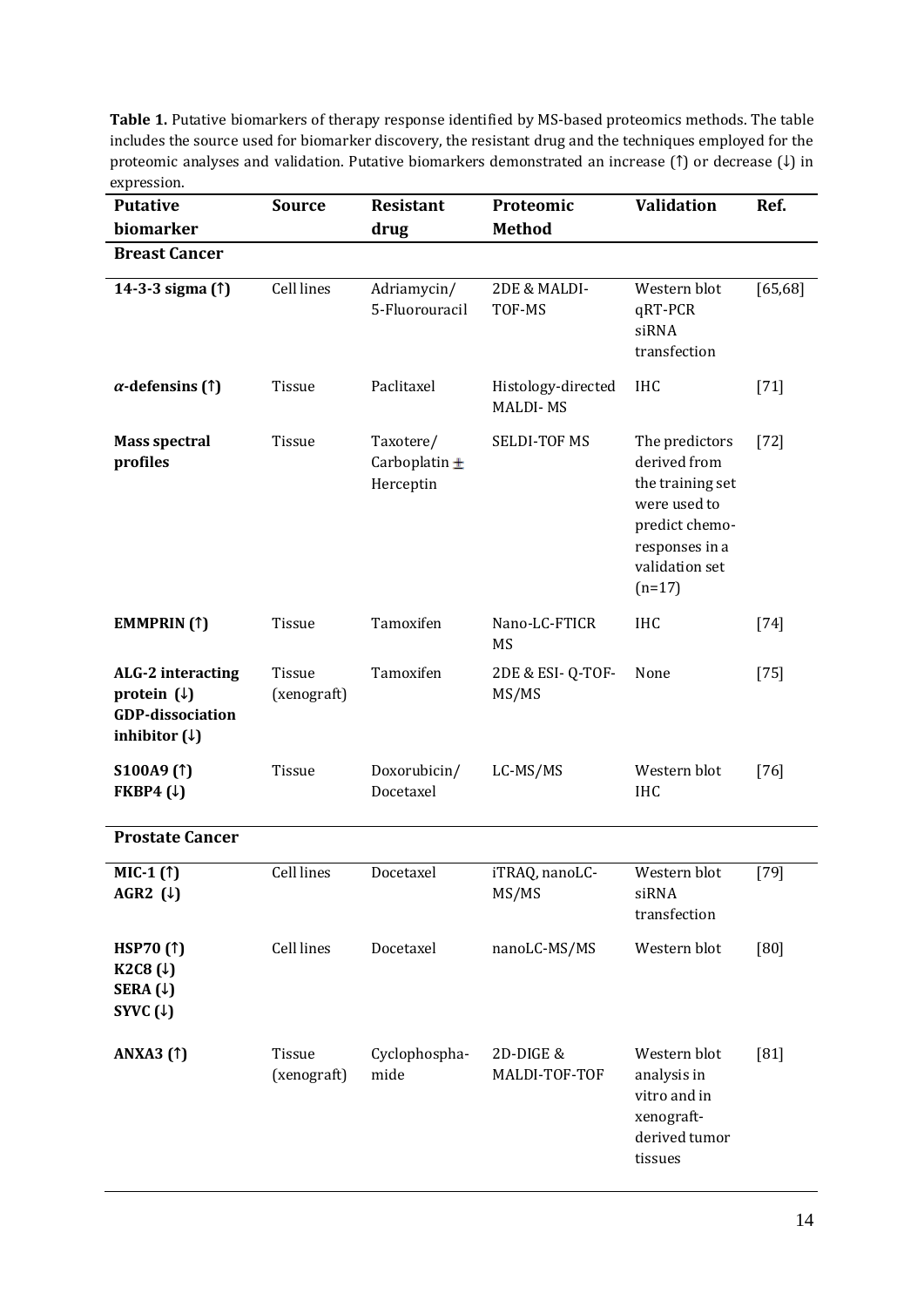| <b>Putative</b><br>biomarker                                                                       | <b>Source</b>             | <b>Resistant</b><br>drug | Proteomic<br><b>Method</b>                          | <b>Validation</b>                                                                                                                                            | Ref.   |
|----------------------------------------------------------------------------------------------------|---------------------------|--------------------------|-----------------------------------------------------|--------------------------------------------------------------------------------------------------------------------------------------------------------------|--------|
| <b>Ovarian Cancer</b>                                                                              |                           |                          |                                                     |                                                                                                                                                              |        |
| hnRNP A2 $(1)$<br>GDI 2 $(1)$                                                                      | <b>Cell lines</b>         | Paclitaxel               | <b>2DE &amp; MS</b><br>(MALDI-TOF &<br>$LC-MS/MS$ ) | Western blot                                                                                                                                                 | $[83]$ |
| ERp57(1)                                                                                           | <b>Cell lines</b>         | Paclitaxel               | 2D-DIGE & MS<br>(MALDI-TOF & LC-<br>MS/MS           | Western blot                                                                                                                                                 | [84]   |
| PK-M2 $(\downarrow)$<br>HSPD1 $(1)$                                                                | Cell lines                | Cisplatin                | iTRAQ, LC-MS/MS                                     | Western blot<br>qRT-PCR<br>siRNA<br>transfection                                                                                                             | [85]   |
| <b>NSCLC Cancer</b>                                                                                |                           |                          |                                                     |                                                                                                                                                              |        |
| Sorcin (1)                                                                                         | <b>Cell lines</b>         | Gemcitabine              | ICAT and LC-ESI-<br>MS/MS                           | Western blot<br><b>IHC</b>                                                                                                                                   | [90]   |
| $DJ-1(f)$                                                                                          | Cell lines                | Cisplatin                | 2DE & MALDI-TOF                                     | Western blot<br><b>IHC</b><br>siRNA<br>transfection                                                                                                          | $[92]$ |
| <b>DDH2</b> (1)                                                                                    | Cell lines                | Cisplatin                | 2DE & MALDI<br>TOF-MS/MS                            | Western blot<br>qRT-PCR<br><b>IHC</b><br><b>ELISA</b>                                                                                                        | $[93]$ |
| <b>Mass spectral</b><br>profiles                                                                   | Serum                     | Cisplatin/<br>Docetaxel  | <b>SELDI-TOF MS</b>                                 | The predictive<br>model was<br>tested in a<br>validation set<br>(n-31). Cross-<br>validation SVM<br>yielded 83.3%<br>sensitivity and<br>85.7%<br>specificity | $[94]$ |
| <b>Esophageal Cancer</b>                                                                           |                           |                          |                                                     |                                                                                                                                                              |        |
| Thioredoxin<br>domain-containing<br>protein 4 precursor<br>(1)<br>Cystathionine<br>gamma-lyase (1) | <b>ESCC Cell</b><br>lines | Cisplatin                | 2DE & MALDI-<br>TOF-TOF                             | Western blot<br>RT-PCR                                                                                                                                       | $[95]$ |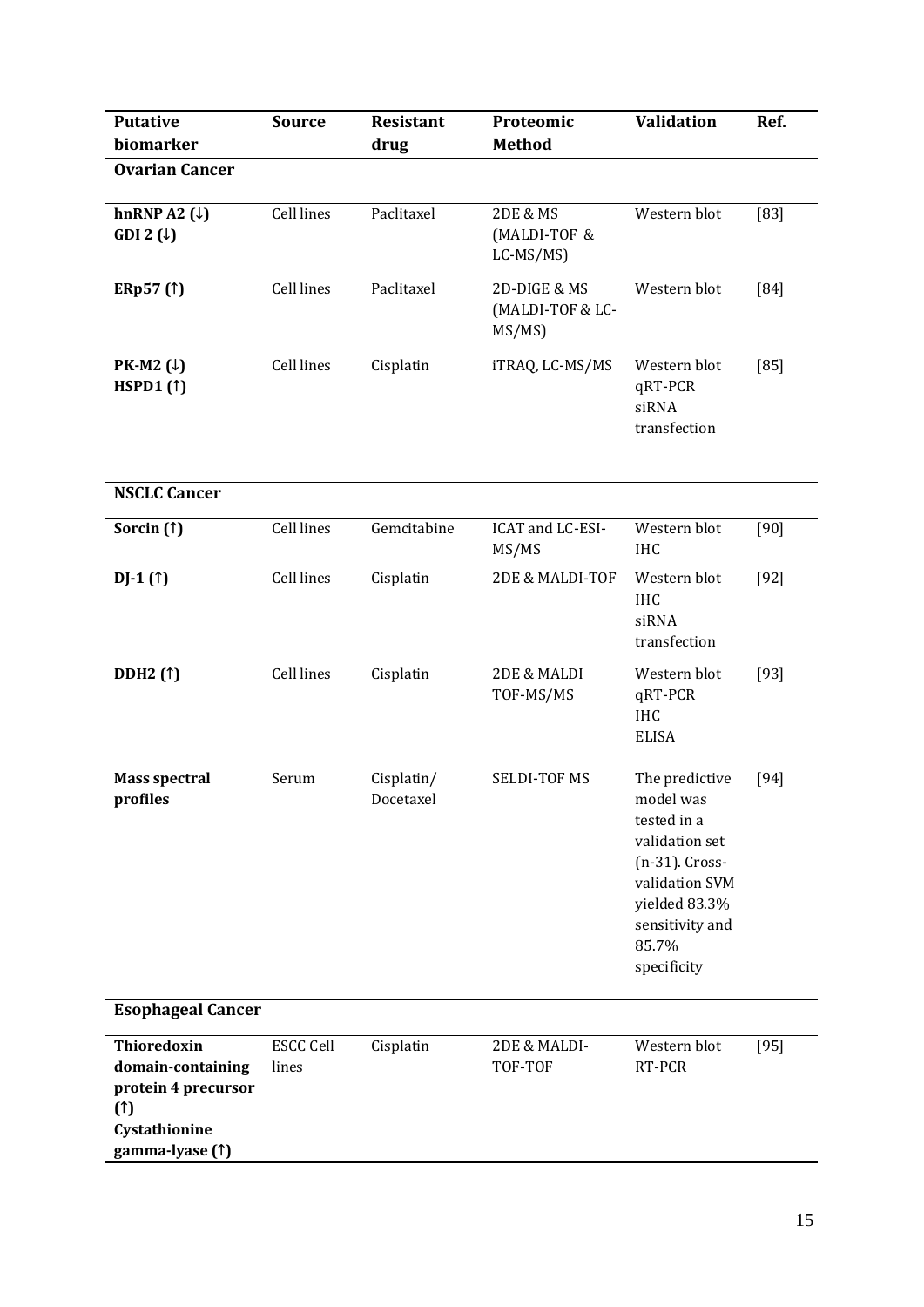| <b>Putative</b>                                                                     | <b>Source</b>                               | <b>Resistant</b>                              | Proteomic                                                                             | <b>Validation</b>                                                                                                                                           | Ref.    |
|-------------------------------------------------------------------------------------|---------------------------------------------|-----------------------------------------------|---------------------------------------------------------------------------------------|-------------------------------------------------------------------------------------------------------------------------------------------------------------|---------|
| biomarker                                                                           |                                             | drug                                          | <b>Method</b>                                                                         |                                                                                                                                                             |         |
| HSP27 $(1)$                                                                         | Adenocarci-<br>noma tissue                  | 5-Fluorouracil/<br>Cisplatin                  | Radioactive 2DE &<br><b>MS</b><br>(MALDI-TOF MS &<br>LC/ESI-MS/MS &<br>MALDI-TOF-TOF) | <b>IHC</b><br>qRT-PCR                                                                                                                                       | $[96]$  |
| Serum amyloid A<br>$(\downarrow)$<br>Transthyretin (1)<br>Apolipoprotein A-I<br>(1) | Plasma<br>(adenocarci<br>noma<br>xenograft) | Epirubicin<br>Cisplatin or 5-<br>Fluorouracil | <b>SELDI-TOF MS &amp;</b><br>nanoLC-MS/MS                                             | <b>Biomarkers</b><br>were validated<br>on clinical<br>samples<br>collected from<br>patients with<br>esophageal<br>cancer prior<br>and after<br>chemotherapy | $[97]$  |
| <b>Bladder cancer</b>                                                               |                                             |                                               |                                                                                       |                                                                                                                                                             |         |
| Adseverin (1)                                                                       | Cell lines                                  | Cisplatin                                     | 2DE & nanoLC-<br>MS/MS                                                                | Western blot<br>siRNA<br>transfection                                                                                                                       | [99]    |
| Acute myeloid leukemia (AML)                                                        |                                             |                                               |                                                                                       |                                                                                                                                                             |         |
| <b>Mass spectral</b><br>profiles                                                    | Peripheral<br>blood<br>plasma               | Idarubicine +<br>Cytosine<br>Arabinoside      | <b>SELDI-TOF MS</b>                                                                   | Analysis in a<br>validation set<br>(33% of<br>samples set<br>aside)                                                                                         | $[100]$ |
| <b>Gastric Cancer</b>                                                               |                                             |                                               |                                                                                       |                                                                                                                                                             |         |
| Sorcin (1)                                                                          | Cell lines                                  | Vincristine                                   | <b>2DE &amp; MS</b><br>(MALDI-TOF MS &<br>ESI-Q-TOF-MS)                               | Westrern blot<br>siRNA<br>transfection                                                                                                                      | $[101]$ |
| HSP27 $(1)$                                                                         | Cell lines                                  | Vincristine                                   | <b>2DE &amp; MS</b><br>(MALDI-TOF MS &<br>ESI-Q-TOF-MS)                               | Western blot<br>qRT-PCR<br>antisense<br>oligonucleotide                                                                                                     | $[102]$ |
| PK-M2 $(1)$                                                                         | Cell lines                                  | Cisplatin or<br>5-Fluorouracil                | 2DE & MALDI MS                                                                        | Western blot<br>antisense<br>oligonucleotide                                                                                                                | $[103]$ |
| <b>Colorectal Cancer</b>                                                            |                                             |                                               |                                                                                       |                                                                                                                                                             |         |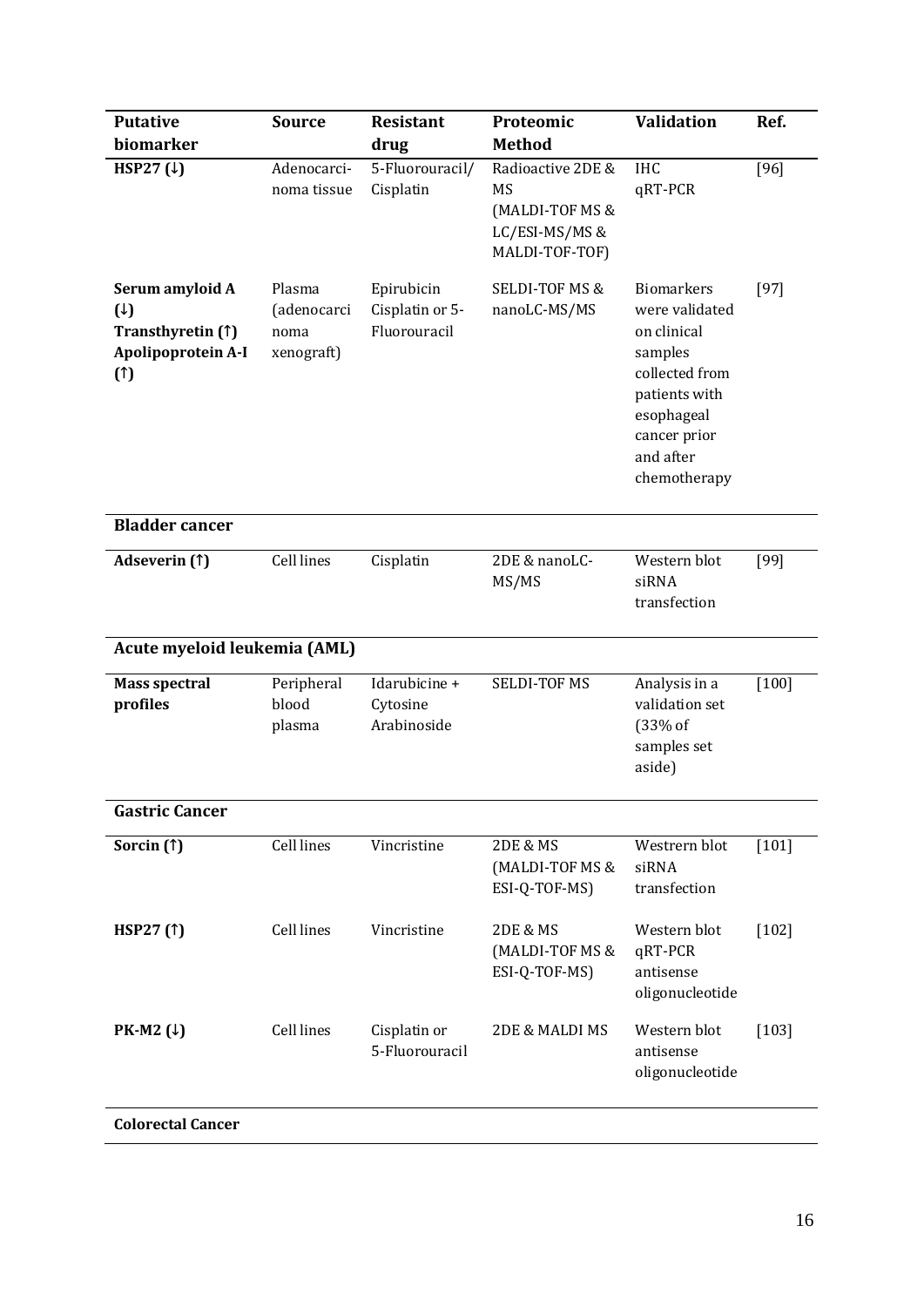| <b>Putative</b>                                                    | <b>Source</b> | <b>Resistant</b> | Proteomic      | <b>Validation</b>                             | Ref.    |
|--------------------------------------------------------------------|---------------|------------------|----------------|-----------------------------------------------|---------|
| biomarker                                                          |               | drug             | Method         |                                               |         |
| <b>Mitochondrial</b><br>$F(1)F(0)$ -ATP<br>synthase $(\downarrow)$ | Cell lines    | 5-Fluorouracil   | 2DE & MALDI MS | Western blot<br>siRNA<br>transfection         | $[105]$ |
| <b>Pancreatic Cancer</b>                                           |               |                  |                |                                               |         |
| <b>HSP27 (1)</b>                                                   | Cell lines    | Gemcitabine      | 2DE & LC-MS/MS | Western blot<br>IHC.<br>siRNA<br>transfection | $[106]$ |

### <span id="page-17-0"></span>**4. Discussion**

As indicated above, an emerging research question in clinical proteomics is the discovery of specific protein markers that would allow the guidance of targeted therapies with definite clinical outcome in cancer patients. The proteomic studies described in this review have attempted to investigate drug resistance in cancers and a large number of putative biomarkers associated with chemoresistance have been identified.

In the majority of the published work presented, quantitative proteomics technologies have been applied to study the differential proteomic profiles in chemoresistant cancer cell lines rather than in clinical samples. Cultured cell lines is an excellent source for protein biomarker discovery since protein samples can be obtained in relative large quantities however, detected protein levels may not always reflect the in vivo clinical state and therefore, careful interpretation of the obtained MS data and further validation in cancer tissues is imperative [107]. On the other hand, proteomic analysis using tumor tissue samples is technically challenging due to tumor heterogeneity and the limited quantity of samples, especially in the case of predictive pre-treatment biopsies [15,27]. Another alternative and highly attractive proteomic approach is to identify circulating biomarkers by analysing body fluids near to the tumor site of origin such as blood, serum and plasma, urine or saliva, which can be obtained simply and less-invasively [108]. However, only a limited number of studies exist in which biological fluids were analysed to discover predictive biomarkers. The proteomic analysis of biofluids is particularly challenging due to the large dynamic ranges of protein expression levels (10<sup>12</sup> for blood serum) [24]. Tumor-secreted proteins are expected to be detected at very low concentrations [109] and despite methods developed for the efficient depletion of the most highly abundant proteins, the dynamic range still remains large [24].

From all the data presented, it appears that the panel of differentially expressed proteins (DEPs) identified for the same type of cancer varies from one study to another, suggesting a lack of experimental standardization or issues of interpatient and intratumor heterogeneity in the cases of analysed clinical samples [23]. On the other hand, in most comparative studies more than one biomarker have been identified that might contribute to chemoresistance. These findings indicate that drug resistance is a multifactorial phenomenon and thus, instead of targeting any single mechanism, combination therapies targeting multiple mechanisms may be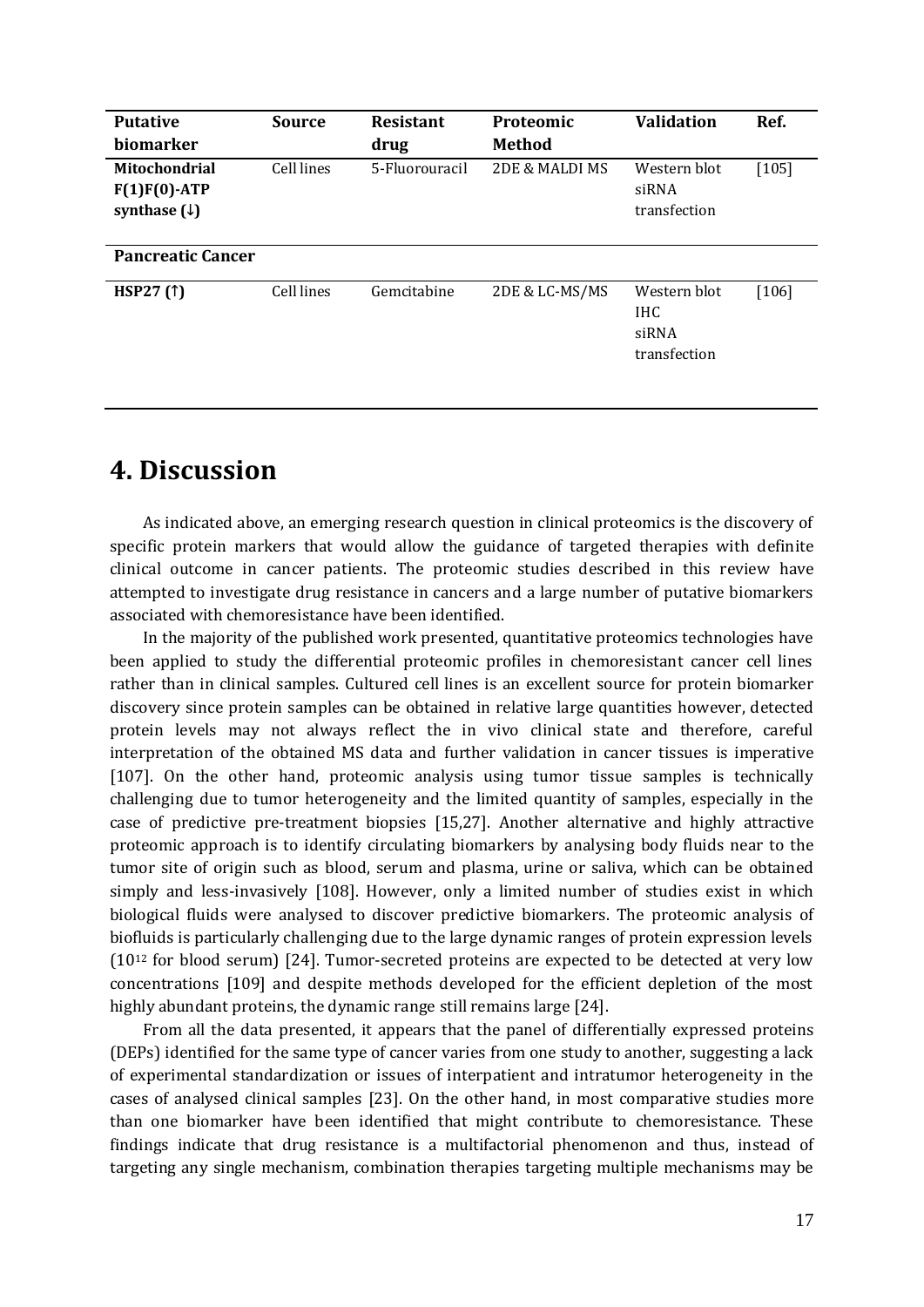necessary for enhancing chemosensitivity of cancer [8]. Interestingly, as it can be seen in Table 1, in which all the identified putative biomarkers are summarized, some biomarkers are indicative of drug resistance in more than one type of cancer. In particular, sorcin was found to be up-regulated both in gastric and in NSCLC resistant cancer cell lines, while down-regulation of the pyruvate kinase isoenzyme M2 (PK-M2) was associated with chemoresistance in gastric and ovarian cancer. In addition, HSP27 overexpression has been shown to be associated with resistance to chemotherapy in gastric and pancreatic cancer. More importantly, the role of HSP27 and PK-M2 in drug resistance has also been described in multiple lines of drug resistant cancer cells regardless of the chemotherapeutic regimen and the origin of the cancer cells [8]. Therefore, these proteins might have a great potential as a common target towards sensitizing drug resistance in human cancers. Remarkably though, in the study of Langer et al. [96] high levels of HSP27 in pre-treated adenocarcinoma biopsies obtained from patients with advanced esophageal adenocarcinoma was correlated to chemosensitivity instead or resistance. According to the authors, this contradictory finding could be most likely due to different regulations depending on the tumor (type, stage) and the investigated collectives (e.g. therapeutic regimen) and is one of the few instances in which low HSP27 expression in cancer is indicative of negative treatment outcome.

Most of the biomarkers discussed in this review are very promising and have been adequately retrospectively validated in small selected sample sets by immunoassays and functional studies. However, future implementation of these candidate biomarkers in clinical application requires further research in multicentre prospective screening studies and large clinical trials [23].

### <span id="page-18-0"></span>**5. Conclusion**

Whilst still in its infancy, the use of high-throughput, sensitive and robust proteomic technologies is a very powerful tool for the discovery of predictive biomarkers that may pave the way for personalized medicine. If designed prospective clinical trials confirm the preclinical data, predictive biomarkers can be used to guide treatment decisions by selection of the most appropriate therapeutic regimen if active therapies are available [110]. In addition, biomarkers associated with drug resistance may be used as new drug targets for future therapeutic intervention.

To determine specific molecular signatures of sensitive and resistant cell lines and tumor samples to traditional cytotoxic chemotherapy seems a feasible way to detect resistance but clinical validation seems the major obstacle at present. Thus far, no markers for drug response testing have been adopted in clinical practice. Consequently, in the near future, rigorous validation of the new tumor biomarkers in prospective studies is urgently needed for moving forward from the biomarker discovery phase stage to their application in the clinic.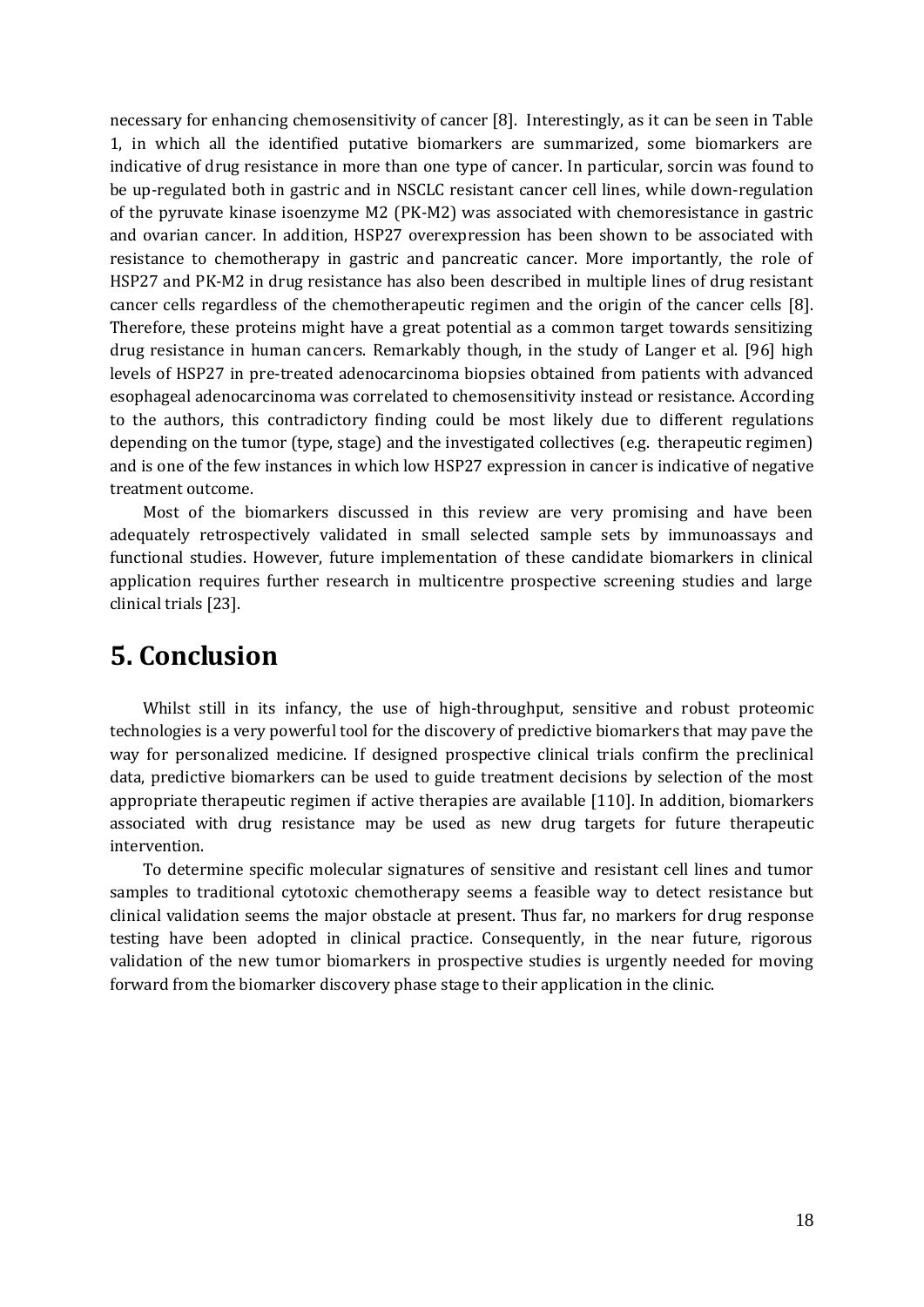## <span id="page-19-0"></span>**7. References**

[1] Jemal A, Bray F, Center MM, Ferlay J, Ward E, Forman D. Global cancer statistics. CA Cancer J Clin 2011;61:69-90.

[2] WHO | Cancer <http://www.who.int/mediacentre/factsheets/fs297/en/> (accessed 9/23/2013, 2013).

[3] Lee CH, Macgregor PF. Using microarrays to predict resistance to chemotherapy in cancer patients. Pharmacogenomics 2004;5:611-25.

[4] Lippert TH, Ruoff HJ, Volm M. Intrinsic and acquired drug resistance in malignant tumors. The main reason for therapeutic failure. Arzneimittelforschung 2008;58:261-4.

[5] Watters JW, McLeod HL. Cancer pharmacogenomics: current and future applications. Biochim Biophys Acta 2003;1603:99-111.

[6] van Waart H, Stuiver MM, van Harten WH, Sonke GS, Aaronson NK. Design of the Physical exercise during Adjuvant Chemotherapy Effectiveness Study (PACES): a randomized controlled trial to evaluate effectiveness and cost-effectiveness of physical exercise in improving physical fitness and reducing fatigue. BMC Cancer 2010;10:673,2407-10-673.

[7] Longley DB, Johnston PG. Molecular mechanisms of drug resistance. J Pathol 2005;205:275- 92.

[8] Zhang JT, Liu Y. Use of comparative proteomics to identify potential resistance mechanisms in cancer treatment. Cancer Treat Rev 2007;33:741-56.

[9] Juliano RL, Ling V. A surface glycoprotein modulating drug permeability in Chinese hamster ovary cell mutants. Biochim Biophys Acta 1976;455:152-62.

[10] Yeh KH, Shun CT, Chen CL, Lin JT, Lee WJ, Lee PH, Chen YC, Cheng AL. High expression of thymidylate synthase is associated with the drug resistance of gastric carcinoma to high dose 5 fluorouracil-based systemic chemotherapy. Cancer 1998;82:1626-31.

[11] Reymann A, Woermann C, Froschle G, Schneider C, Brasen JH, Lage H, Dietel M. Sensitive assessment of cytostatic drug resistance-mediating factors MDR1 and MRP in tumors of the gastrointestinal tract by RT-PCR. Int J Clin Pharmacol Ther 1998;36:55-7.

[12] Yalcin B, Buyukcelik A, Utkan G. Expression of Cox-2 protein in radioresistant laryngeal cancer. Ann Oncol 2004;15:1721; author reply 1721-2.

[13] Nix P, Cawkwell L, Patmore H, Greenman J, Stafford N. Bcl-2 expression predicts radiotherapy failure in laryngeal cancer. Br J Cancer 2005;92:2185-9.

[14] Li Z, Dong Z, Myer D, Yip-Schneider M, Liu J, Cui P, Schmidt CM, Zhang JT. Role of 14-3- 3sigma in poor prognosis and in radiation and drug resistance of human pancreatic cancers. BMC Cancer 2010;10:598,2407-10-598.

[15] Smith L, Lind MJ, Welham KJ, Cawkwell L, Cancer Biology Proteomics Group. Cancer proteomics and its application to discovery of therapy response markers in human cancer. Cancer 2006;107:232-41.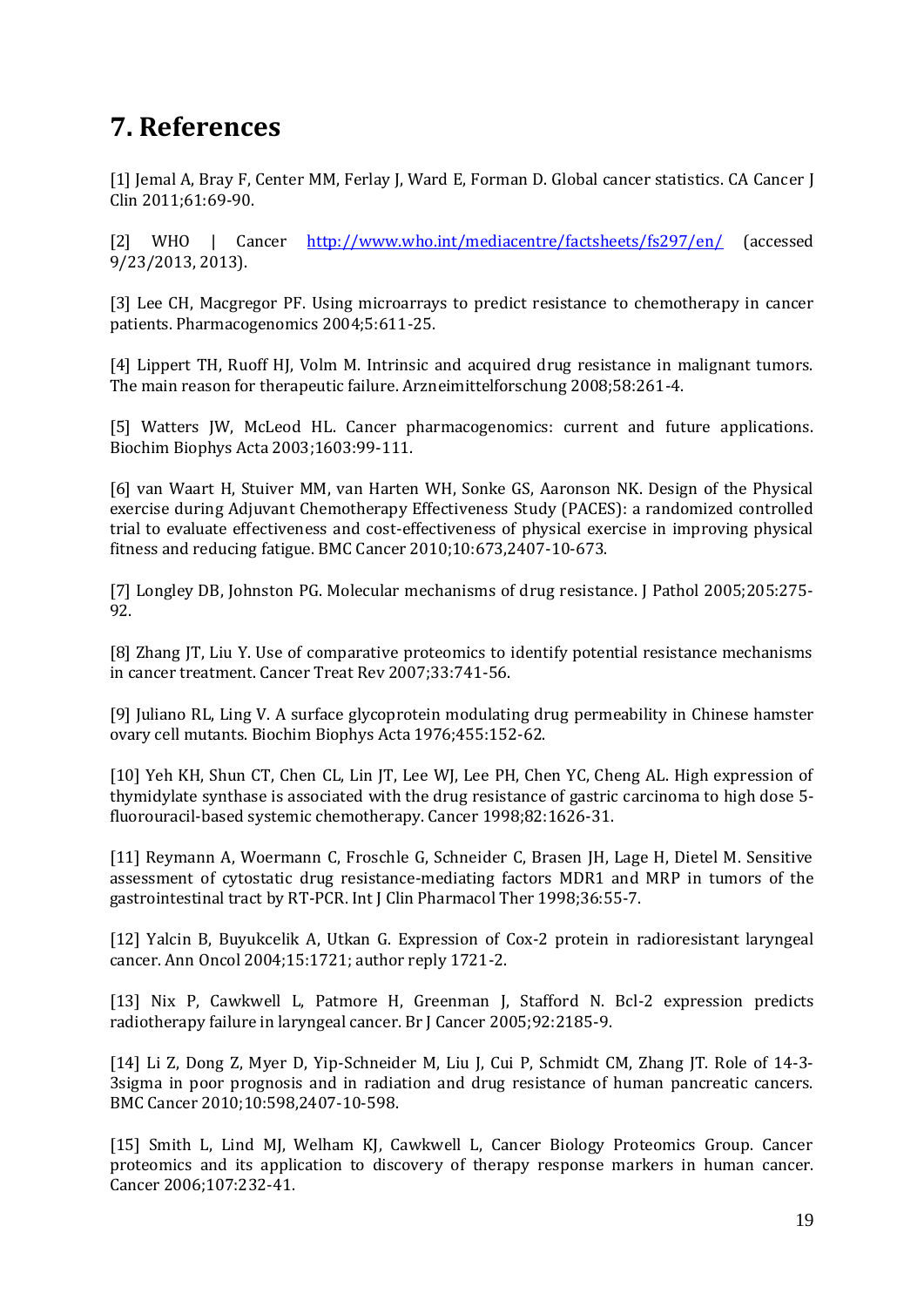[16] Grottke C, Mantwill K, Dietel M, Schadendorf D, Lage H. Identification of differentially expressed genes in human melanoma cells with acquired resistance to various antineoplastic drugs. Int J Cancer 2000;88:535-46.

[17] Nessling M, Kern MA, Schadendorf D, Lichter P. Association of genomic imbalances with resistance to therapeutic drugs in human melanoma cell lines. Cytogenet Cell Genet 1999;87:286-90.

[18] Singh B, Kim SH, Carew JF, Yu I, Shaha AR, Wolden S, Boyle J, Shah JP, Rao PH. Genome-wide screening for radiation response factors in head and neck cancer. Laryngoscope 2000;110:1251- 6.

[19] Wilson C, Yang J, Strefford JC, Summersgill B, Young BD, Shipley J, Oliver T, Lu YJ. Overexpression of genes on 16q associated with cisplatin resistance of testicular germ cell tumor cell lines. Genes Chromosomes Cancer 2005;43:211-6.

[20] Hanna E, Shrieve DC, Ratanatharathorn V, Xia X, Breau R, Suen J, Li S. A novel alternative approach for prediction of radiation response of squamous cell carcinoma of head and neck. Cancer Res 2001;61:2376-80.

[21] Wong YF, Selvanayagam ZE, Wei N, Porter J, Vittal R, Hu R, Lin Y, Liao J, Shih JW, Cheung TH, Lo KW, Yim SF, Yip SK, Ngong DT, Siu N, Chan LK, Chan CS, Kong T, Kutlina E, McKinnon RD, Denhardt DT, Chin KV, Chung TK. Expression genomics of cervical cancer: molecular classification and prediction of radiotherapy response by DNA microarray. Clin Cancer Res 2003;9:5486-92.

[22] Kang HC, Kim IJ, Park JH, Shin Y, Ku JL, Jung MS, Yoo BC, Kim HK, Park JG. Identification of genes with differential expression in acquired drug-resistant gastric cancer cells using highdensity oligonucleotide microarrays. Clin Cancer Res 2004;10:272-84.

[23] Kulasingam V, Diamandis EP. Strategies for discovering novel cancer biomarkers through utilization of emerging technologies. Nat Clin Pract Oncol 2008;5:588-99.

[24] Schaaij-Visser TB, Brakenhoff RH, Leemans CR, Heck AJ, Slijper M. Protein biomarker discovery for head and neck cancer. J Proteomics 2010;73:1790-803.

[25] Sun S, Wong TS, Zhang XQ, Pu JK, Lee NP, Day PJ, Ng GK, Lui WM, Leung GK. Protein alterations associated with temozolomide resistance in subclones of human glioblastoma cell lines. J Neurooncol 2012;107:89-100.

[26] Aldred S, Grant MM, Griffiths HR. The use of proteomics for the assessment of clinical samples in research. Clin Biochem 2004;37:943-52.

[27] Hodgkinson VC, Eagle GL, Drew PJ, Lind MJ, Cawkwell L. Biomarkers of chemotherapy resistance in breast cancer identified by proteomics: current status. Cancer Lett 2010;294:13-24.

[28] Cho WC. Proteomics technologies and challenges. Genomics Proteomics Bioinformatics 2007;5:77-85.

[29] Conrotto P, Souchelnytskyi S. Proteomic approaches in biological and medical sciences: principles and applications. Exp Oncol 2008;30:171-80.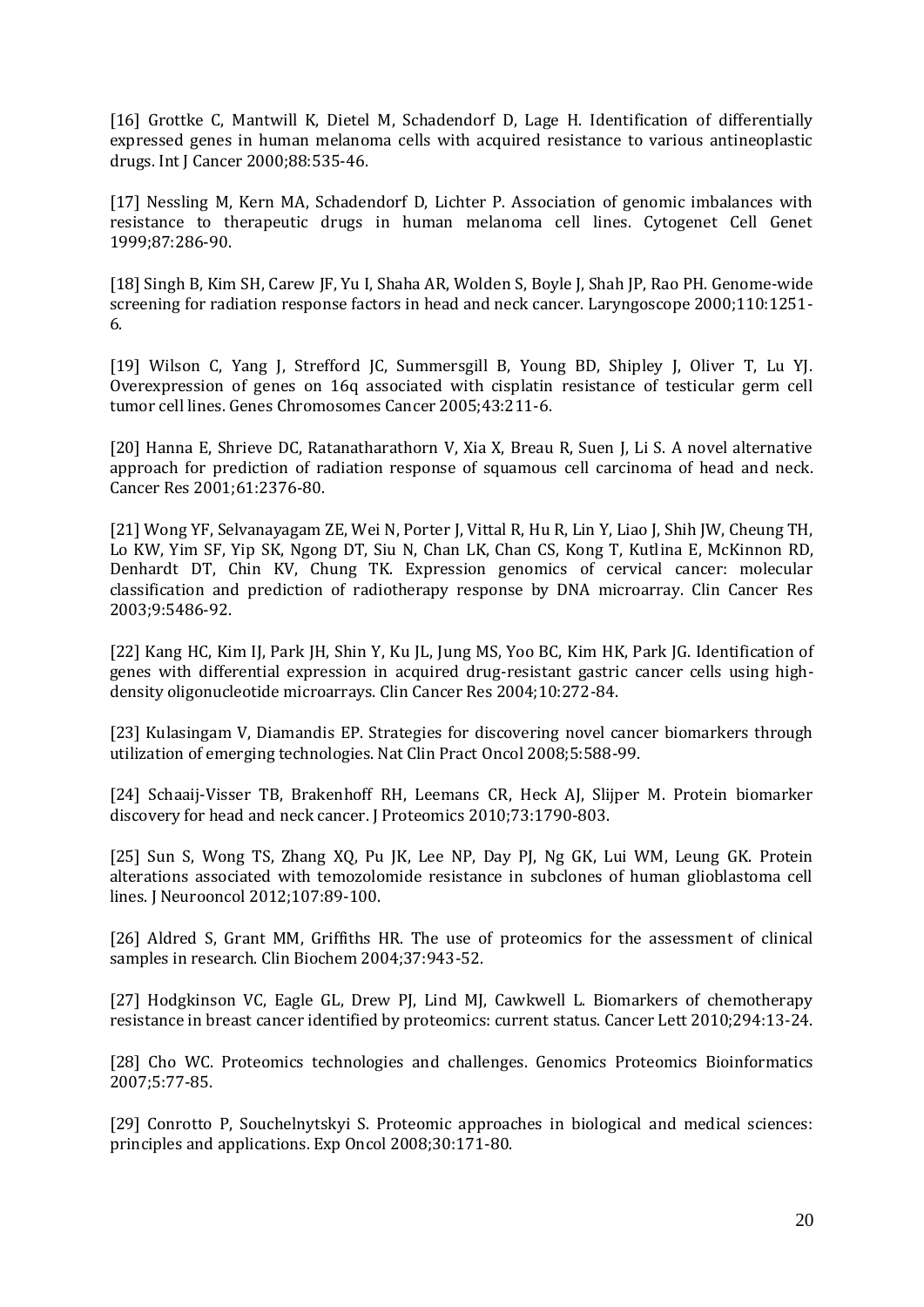[30] Wouters BG. Proteomics: methodologies and applications in oncology. Semin Radiat Oncol 2008;18:115-25.

[31] Gorg A, Weiss W, Dunn MJ. Current two-dimensional electrophoresis technology for proteomics. Proteomics 2004;4:3665-85.

[32] Gorg A, Drews O, Luck C, Weiland F, Weiss W. 2-DE with IPGs. Electrophoresis 2009;30 Suppl 1:S122-32.

[33] Qin XJ, Ling BX. Proteomic studies in breast cancer (Review). Oncol Lett 2012;3:735-43.

[34] Lilley KS, Razzaq A, Dupree P. Two-dimensional gel electrophoresis: recent advances in sample preparation, detection and quantitation. Curr Opin Chem Biol 2002;6:46-50.

[35] Von Eggeling F, Gawriljuk A, Fiedler W, Ernst G, Claussen U, Klose J, Romer I. Fluorescent dual colour 2D-protein gel electrophoresis for rapid detection of differences in protein pattern with standard image analysis software. Int J Mol Med 2001;8:373-7.

[36] Kocevar N, Hudler P, Komel R. The progress of proteomic approaches in searching for cancer biomarkers. N Biotechnol 2013;30:319-26.

[37] Joshi S, Tiwari AK, Mondal B, Sharma A. Oncoproteomics. Clin Chim Acta 2011;412:217-26.

[38] Washburn MP, Wolters D, Yates JR,3rd. Large-scale analysis of the yeast proteome by multidimensional protein identification technology. Nat Biotechnol 2001;19:242-7.

[39] Angel TE, Aryal UK, Hengel SM, Baker ES, Kelly RT, Robinson EW, Smith RD. Mass spectrometry-based proteomics: existing capabilities and future directions. Chem Soc Rev 2012;41:3912-28.

[40] Chen EI, Yates JR,3rd. Cancer proteomics by quantitative shotgun proteomics. Mol Oncol 2007;1:144-59.

[41] Gygi SP, Rist B, Gerber SA, Turecek F, Gelb MH, Aebersold R. Quantitative analysis of complex protein mixtures using isotope-coded affinity tags. Nat Biotechnol 1999;17:994-9.

[42] Aggarwal K, Choe LH, Lee KH. Shotgun proteomics using the iTRAQ isobaric tags. Brief Funct Genomic Proteomic 2006;5:112-20.

[43] Boersema PJ, Raijmakers R, Lemeer S, Mohammed S, Heck AJ. Multiplex peptide stable isotope dimethyl labeling for quantitative proteomics. Nat Protoc 2009;4:484-94.

[44] Boersema PJ, Aye TT, van Veen TA, Heck AJ, Mohammed S. Triplex protein quantification based on stable isotope labeling by peptide dimethylation applied to cell and tissue lysates. Proteomics 2008;8:4624-32.

[45] Abdallah C, Dumas-Gaudot E, Renaut J, Sergeant K. Gel-based and gel-free quantitative proteomics approaches at a glance. Int J Plant Genomics 2012;2012:494572.

[46] Silva JC, Denny R, Dorschel CA, Gorenstein M, Kass IJ, Li GZ, McKenna T, Nold MJ, Richardson K, Young P, Geromanos S. Quantitative proteomic analysis by accurate mass retention time pairs. Anal Chem 2005;77:2187-200.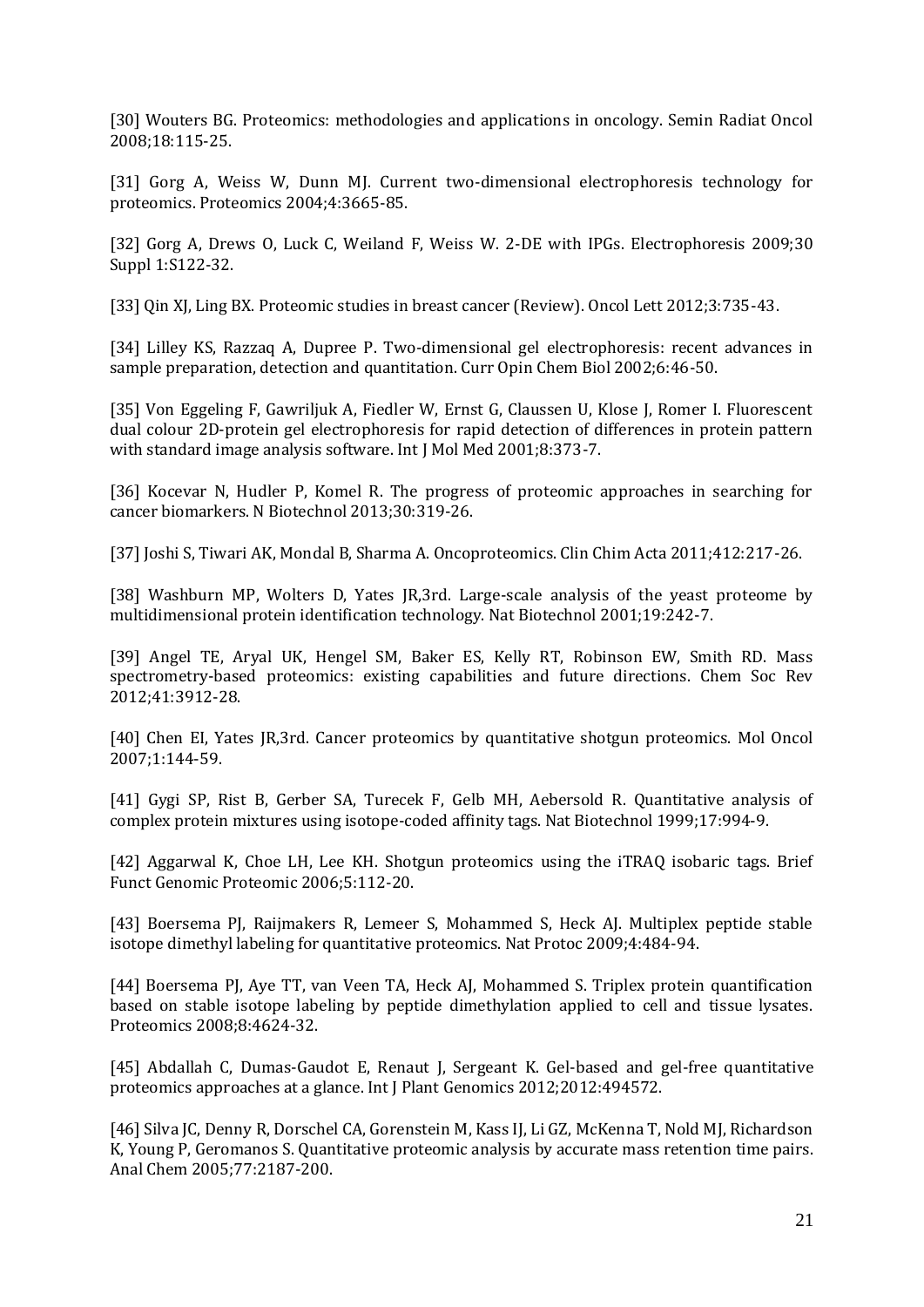[47] Issaq HJ, Veenstra TD, Conrads TP, Felschow D. The SELDI-TOF MS approach to proteomics: protein profiling and biomarker identification. Biochem Biophys Res Commun 2002;292:587-92.

[48] Seibert V, Wiesner A, Buschmann T, Meuer J. Surface-enhanced laser desorption ionization time-of-flight mass spectrometry (SELDI TOF-MS) and ProteinChip technology in proteomics research. Pathol Res Pract 2004;200:83-94.

[49] Lee JM, Han JJ, Altwerger G, Kohn EC. Proteomics and biomarkers in clinical trials for drug development. J Proteomics 2011;74:2632-41.

[50] Li XH, Li C, Xiao ZQ. Proteomics for identifying mechanisms and biomarkers of drug resistance in cancer. J Proteomics 2011;74:2642-9.

[51] Picotti P, Aebersold R. Selected reaction monitoring-based proteomics: workflows, potential, pitfalls and future directions. Nat Methods 2012;9:555-66.

[52] Lehtio J, De Petris L. Lung cancer proteomics, clinical and technological considerations. J Proteomics 2010;73:1851-63.

[53] Han EK, Tahir SK, Cherian SP, Collins N, Ng SC. Modulation of paclitaxel resistance by annexin IV in human cancer cell lines. Br J Cancer 2000;83:83-8.

[54] Le Moguen K, Lincet H, Deslandes E, Hubert-Roux M, Lange C, Poulain L, Gauduchon P, Baudin B. Comparative proteomic analysis of cisplatin sensitive IGROV1 ovarian carcinoma cell line and its resistant counterpart IGROV1-R10. Proteomics 2006;6:5183-92.

[55] Gehrmann ML, Hathout Y, Fenselau C. Evaluation of metabolic labeling for comparative proteomics in breast cancer cells. J Proteome Res 2004;3:1063-8.

[56] Gehrmann ML, Fenselau C, Hathout Y. Highly altered protein expression profile in the adriamycin resistant MCF-7 cell line. J Proteome Res 2004;3:403-9.

[57] Wang Y, Serfass L, Roy MO, Wong J, Bonneau AM, Georges E. Annexin-I expression modulates drug resistance in tumor cells. Biochem Biophys Res Commun 2004;314:565-70.

[58] Sinha P, Poland J, Schnolzer M, Celis JE, Lage H. Characterization of the differential protein expression associated with thermoresistance in human gastric carcinoma cell lines. Electrophoresis 2001;22:2990-3000.

[59] Sinha P, Poland J, Kohl S, Schnolzer M, Helmbach H, Hutter G, Lage H, Schadendorf D. Study of the development of chemoresistance in melanoma cell lines using proteome analysis. Electrophoresis 2003;24:2386-404.

[60] Oesterreich S, Weng CN, Qiu M, Hilsenbeck SG, Osborne CK, Fuqua SA. The small heat shock protein hsp27 is correlated with growth and drug resistance in human breast cancer cell lines. Cancer Res 1993;53:4443-8.

[61] Lacroix M, Leclercq G. Relevance of breast cancer cell lines as models for breast tumours: an update. Breast Cancer Res Treat 2004;83:249-89.

[62] Fu Z, Fenselau C. Proteomic evidence for roles for nucleolin and poly[ADP-ribosyl] transferase in drug resistance. J Proteome Res 2005;4:1583-91.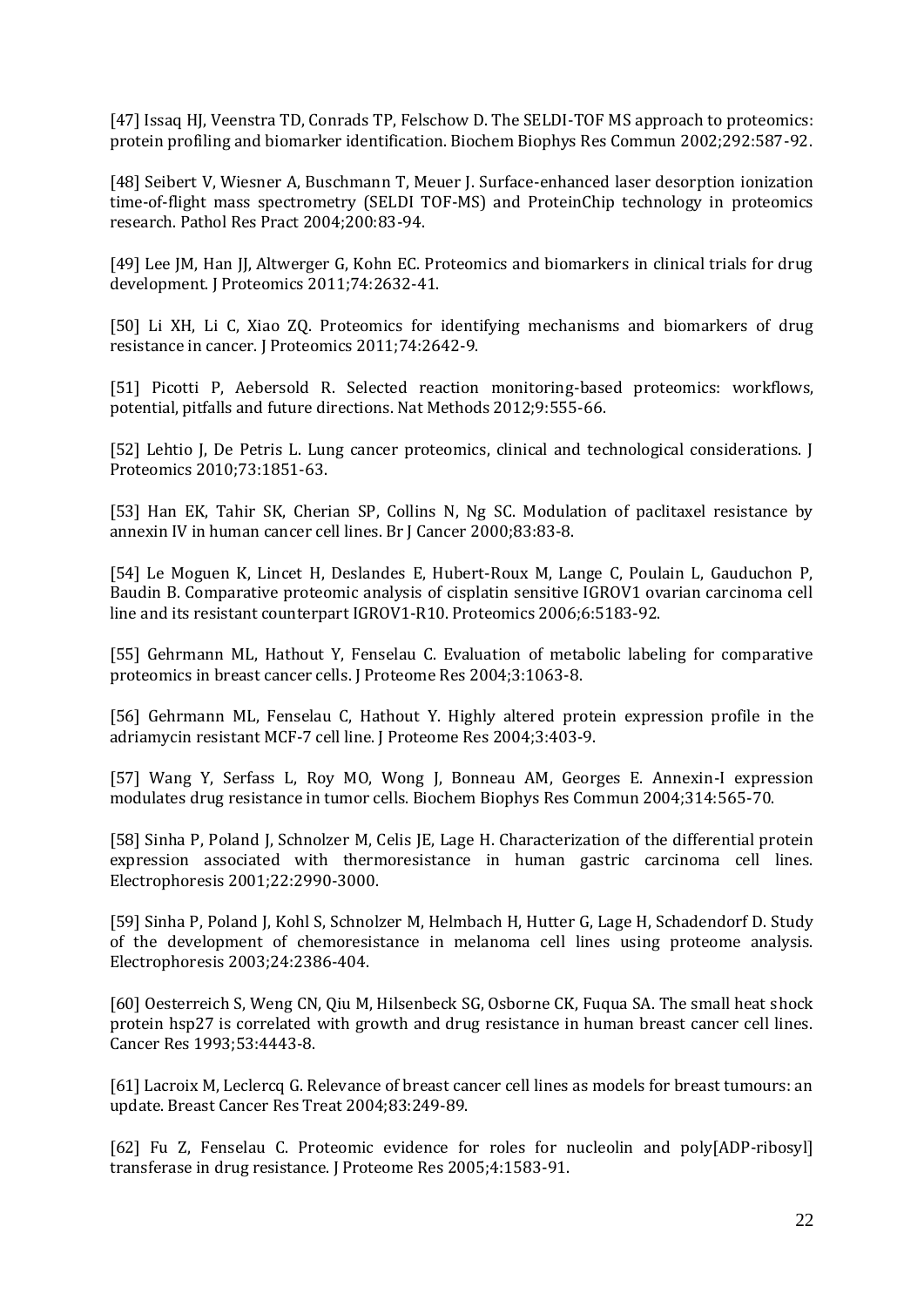[63] Smith L, Welham KJ, Watson MB, Drew PJ, Lind MJ, Cawkwell L. The proteomic analysis of cisplatin resistance in breast cancer cells. Oncol Res 2007;16:497-506.

[64] Chuthapisith S, Layfield R, Kerr ID, Hughes C, Eremin O. Proteomic profiling of MCF-7 breast cancer cells with chemoresistance to different types of anti-cancer drugs. Int J Oncol 2007;30:1545-51.

[65] Liu Y, Liu H, Han B, Zhang JT. Identification of 14-3-3sigma as a contributor to drug resistance in human breast cancer cells using functional proteomic analysis. Cancer Res 2006;66:3248-55.

[66] Doxorubicin used in Cancer Chemotherapy

<http://info.agscientific.com/blog/bid/150681/Doxorubicin-used-in-Cancer-Chemotherapy> (accessed 9/23/2013, 2013).

[67] Smith L, Watson MB, O'Kane SL, Drew PJ, Lind MJ, Cawkwell L. The analysis of doxorubicin resistance in human breast cancer cells using antibody microarrays. Mol Cancer Ther 2006;5:2115-20.

[68] Zheng G, Peng F, Ding R, Yu Y, Ouyang Y, Chen Z, Xiao Z, He Z. Identification of proteins responsible for the multiple drug resistance in 5-fluorouracil-induced breast cancer cell using proteomics analysis. J Cancer Res Clin Oncol 2010;136:1477-88.

[69] Hortobagyi G. Docetaxel in breast cancer and a rationale for combination therapy. Oncology (Williston Park) 1997;11:11-5.

[70] Hortobagyi GN. Paclitaxel-based combination chemotherapy for breast cancer. Oncology (Williston Park) 1997;11:29-37.

[71] Bauer JA, Chakravarthy AB, Rosenbluth JM, Mi D, Seeley EH, De Matos Granja-Ingram N, Olivares MG, Kelley MC, Mayer IA, Meszoely IM, Means-Powell JA, Johnson KN, Tsai CJ, Ayers GD, Sanders ME, Schneider RJ, Formenti SC, Caprioli RM, Pietenpol JA. Identification of markers of taxane sensitivity using proteomic and genomic analyses of breast tumors from patients receiving neoadjuvant paclitaxel and radiation. Clin Cancer Res 2010;16:681-90.

[72] He J, Shen D, Chung DU, Saxton RE, Whitelegge JP, Faull KF, Chang HR. Tumor proteomic profiling predicts the susceptibility of breast cancer to chemotherapy. Int J Oncol 2009;35:683- 92.

[73] Early Breast Cancer Trialists' Collaborative Group (EBCTCG). Effects of chemotherapy and hormonal therapy for early breast cancer on recurrence and 15-year survival: an overview of the randomised trials. Lancet 2005;365:1687-717.

[74] Umar A, Kang H, Timmermans AM, Look MP, Meijer-van Gelder ME, den Bakker MA, Jaitly N, Martens JW, Luider TM, Foekens JA, Pasa-Tolic L. Identification of a putative protein profile associated with tamoxifen therapy resistance in breast cancer. Mol Cell Proteomics 2009;8:1278-94.

[75] Besada V, Diaz M, Becker M, Ramos Y, Castellanos-Serra L, Fichtner I. Proteomics of xenografted human breast cancer indicates novel targets related to tamoxifen resistance. Proteomics 2006;6:1038-48.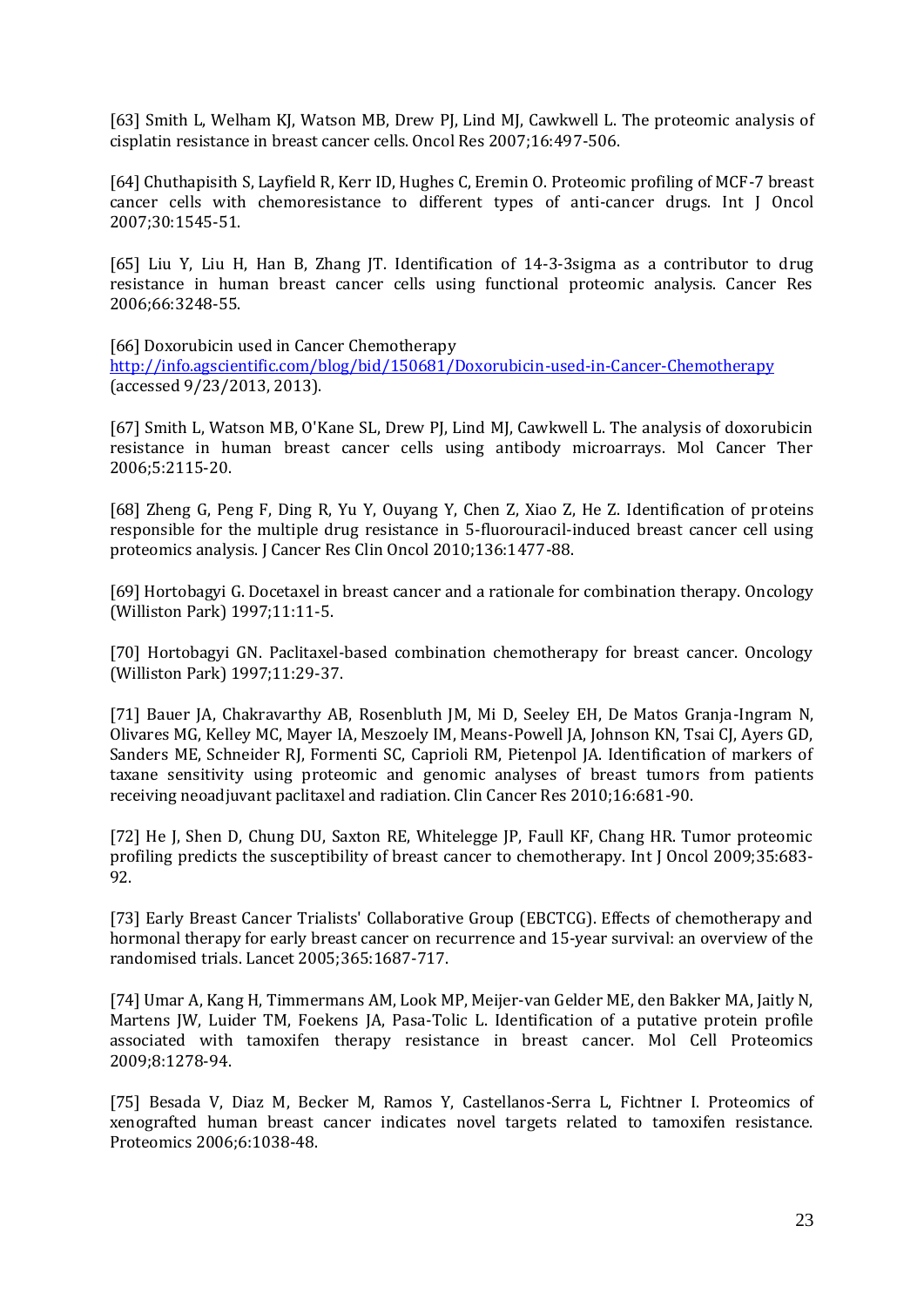[76] Yang WS, Moon HG, Kim HS, Choi EJ, Yu MH, Noh DY, Lee C. Proteomic approach reveals FKBP4 and S100A9 as potential prediction markers of therapeutic response to neoadjuvant chemotherapy in patients with breast cancer. J Proteome Res 2012;11:1078-88.

[77] Tannock IF, de Wit R, Berry WR, Horti J, Pluzanska A, Chi KN, Oudard S, Theodore C, James ND, Turesson I, Rosenthal MA, Eisenberger MA, TAX 327 Investigators. Docetaxel plus prednisone or mitoxantrone plus prednisone for advanced prostate cancer. N Engl J Med 2004;351:1502-12.

[78] Petrylak DP, Tangen CM, Hussain MH, Lara PN,Jr, Jones JA, Taplin ME, Burch PA, Berry D, Moinpour C, Kohli M, Benson MC, Small EJ, Raghavan D, Crawford ED. Docetaxel and estramustine compared with mitoxantrone and prednisone for advanced refractory prostate cancer. N Engl J Med 2004;351:1513-20.

[79] Zhao L, Lee BY, Brown DA, Molloy MP, Marx GM, Pavlakis N, Boyer MJ, Stockler MR, Kaplan W, Breit SN, Sutherland RL, Henshall SM, Horvath LG. Identification of candidate biomarkers of therapeutic response to docetaxel by proteomic profiling. Cancer Res 2009;69:7696-703.

[80] O'Connell K, Prencipe M, O'Neill A, Corcoran C, Rani S, Henry M, Dowling P, Meleady P, O'Driscoll L, Watson W, O'Connor R. The use of LC-MS to identify differentially expressed proteins in docetaxel-resistant prostate cancer cell lines. Proteomics 2012;12:2115-26.

[81] Thoenes L, Hoehn M, Kashirin R, Ogris M, Arnold GJ, Wagner E, Guenther M. In vivo chemoresistance of prostate cancer in metronomic cyclophosphamide therapy. J Proteomics 2010;73:1342-54.

[82] Vasey PA. Resistance to chemotherapy in advanced ovarian cancer: mechanisms and current strategies. Br J Cancer 2003;89 Suppl 3:S23-8.

[83] Lee DH, Chung K, Song JA, Kim TH, Kang H, Huh JH, Jung SG, Ko JJ, An HJ. Proteomic identification of paclitaxel-resistance associated hnRNP A2 and GDI 2 proteins in human ovarian cancer cells. J Proteome Res 2010;9:5668-76.

[84] Cicchillitti L, Di Michele M, Urbani A, Ferlini C, Donat MB, Scambia G, Rotilio D. Comparative proteomic analysis of paclitaxel sensitive A2780 epithelial ovarian cancer cell line and its resistant counterpart A2780TC1 by 2D-DIGE: the role of ERp57. J Proteome Res 2009;8:1902- 12.

[85] Li SL, Ye F, Cai WJ, Hu HD, Hu P, Ren H, Zhu FF, Zhang DZ. Quantitative proteome analysis of multidrug resistance in human ovarian cancer cell line. J Cell Biochem 2010;109:625-33.

[86] Chang A. Chemotherapy, chemoresistance and the changing treatment landscape for NSCLC. Lung Cancer 2011;71:3-10.

[87] Goldstraw P, Ball D, Jett JR, Le Chevalier T, Lim E, Nicholson AG, Shepherd FA. Non-smallcell lung cancer. Lancet 2011;378:1727-40.

[88] Schiller JH, Harrington D, Belani CP, Langer C, Sandler A, Krook J, Zhu J, Johnson DH, Eastern Cooperative Oncology Group. Comparison of four chemotherapy regimens for advanced nonsmall-cell lung cancer. N Engl J Med 2002;346:92-8.

[89] Danesi R, Altavilla G, Giovannetti E, Rosell R. Pharmacogenomics of gemcitabine in nonsmall-cell lung cancer and other solid tumors. Pharmacogenomics 2009;10:69-80.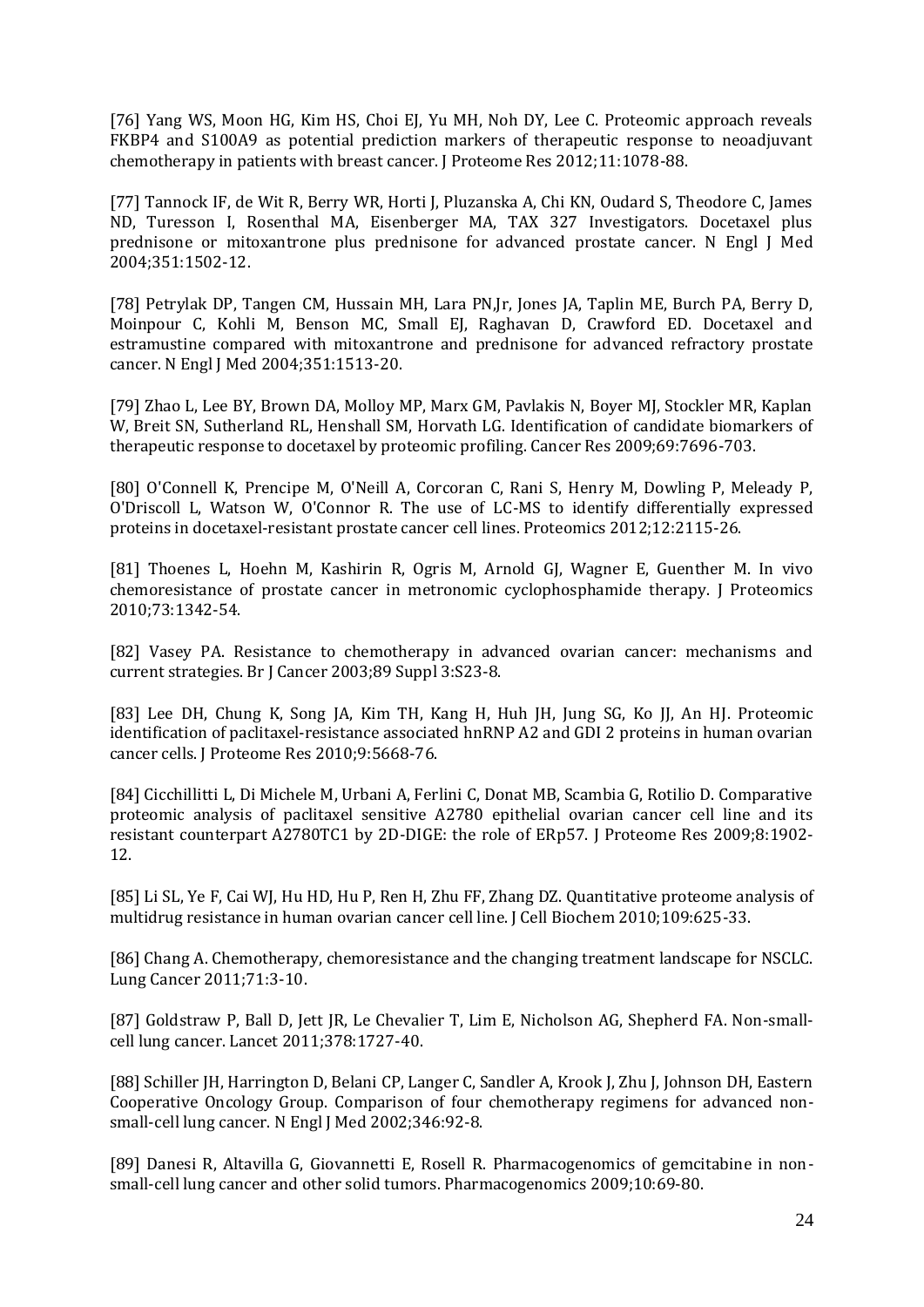[90] Qu Y, Yang Y, Liu B, Xiao W. Comparative proteomic profiling identified sorcin being associated with gemcitabine resistance in non-small cell lung cancer. Med Oncol 2010;27:1303- 8.

[91] Siddik ZH. Cisplatin: mode of cytotoxic action and molecular basis of resistance. Oncogene 2003;22:7265-79.

[92] Zeng HZ, Qu YQ, Zhang WJ, Xiu B, Deng AM, Liang AB. Proteomic Analysis Identified DJ-1 as a Cisplatin Resistant Marker in Non-Small Cell Lung Cancer. Int J Mol Sci 2011;12:3489-99.

[93] Kuang P, Zhou C, Li X, Ren S, Li B, Wang Y, Li J, Tang L, Zhang J, Zhao Y. Proteomics-based identification of secreted protein dihydrodiol dehydrogenase 2 as a potential biomarker for predicting cisplatin efficacy in advanced NSCLC patients. Lung Cancer 2012;77:427-32.

[94] Han M, Liu Q, Yu J, Zheng S. Identification of candidate molecular markers predicting chemotherapy resistance in non-small cell lung cancer. Clin Chem Lab Med 2010;48:863-7.

[95] Wen J, Zheng B, Hu Y, Zhang X, Yang H, Li Y, Zhang CY, Luo KJ, Zang X, Li YF, Guan XY, Fu JH. Comparative proteomic analysis of the esophageal squamous carcinoma cell line EC109 and its multi-drug resistant subline EC109/CDDP. Int J Oncol 2010;36:265-74.

[96] Langer R, Ott K, Specht K, Becker K, Lordick F, Burian M, Herrmann K, Schrattenholz A, Cahill MA, Schwaiger M, Hofler H, Wester HJ. Protein expression profiling in esophageal adenocarcinoma patients indicates association of heat-shock protein 27 expression and chemotherapy response. Clin Cancer Res 2008;14:8279-87.

[97] Kelly P, Appleyard V, Murray K, Paulin F, Lamont D, Baker L, Suttie S, Exon D, Thompson A. Detection of oesophageal cancer biomarkers by plasma proteomic profiling of human cell line xenografts in response to chemotherapy. Br J Cancer 2010;103:232-8.

[98] von der Maase H, Hansen SW, Roberts JT, Dogliotti L, Oliver T, Moore MJ, Bodrogi I, Albers P, Knuth A, Lippert CM, Kerbrat P, Sanchez Rovira P, Wersall P, Cleall SP, Roychowdhury DF, Tomlin I, Visseren-Grul CM, Conte PF. Gemcitabine and cisplatin versus methotrexate, vinblastine, doxorubicin, and cisplatin in advanced or metastatic bladder cancer: results of a large, randomized, multinational, multicenter, phase III study. J Clin Oncol 2000;18:3068-77.

[99] Miura N, Takemori N, Kikugawa T, Tanji N, Higashiyama S, Yokoyama M. Adseverin: a novel cisplatin-resistant marker in the human bladder cancer cell line HT1376 identified by quantitative proteomic analysis. Mol Oncol 2012;6:311-22.

[100] Albitar M, Potts SJ, Giles FJ, O'Brien S, Jilani I, Donahue AC, Estey EH, Kantarjian H. Proteomics-based prediction of clinical response in acute myeloid leukemia. Exp Hematol 2009;37:784-90.

[101] Yang YX, Chen ZC, Zhang GY, Yi H, Xiao ZQ. A subcelluar proteomic investigation into vincristine-resistant gastric cancer cell line. J Cell Biochem 2008;104:1010-21.

[102] Yang YX, Xiao ZQ, Chen ZC, Zhang GY, Yi H, Zhang PF, Li JL, Zhu G. Proteome analysis of multidrug resistance in vincristine-resistant human gastric cancer cell line SGC7901/VCR. Proteomics 2006;6:2009-21.